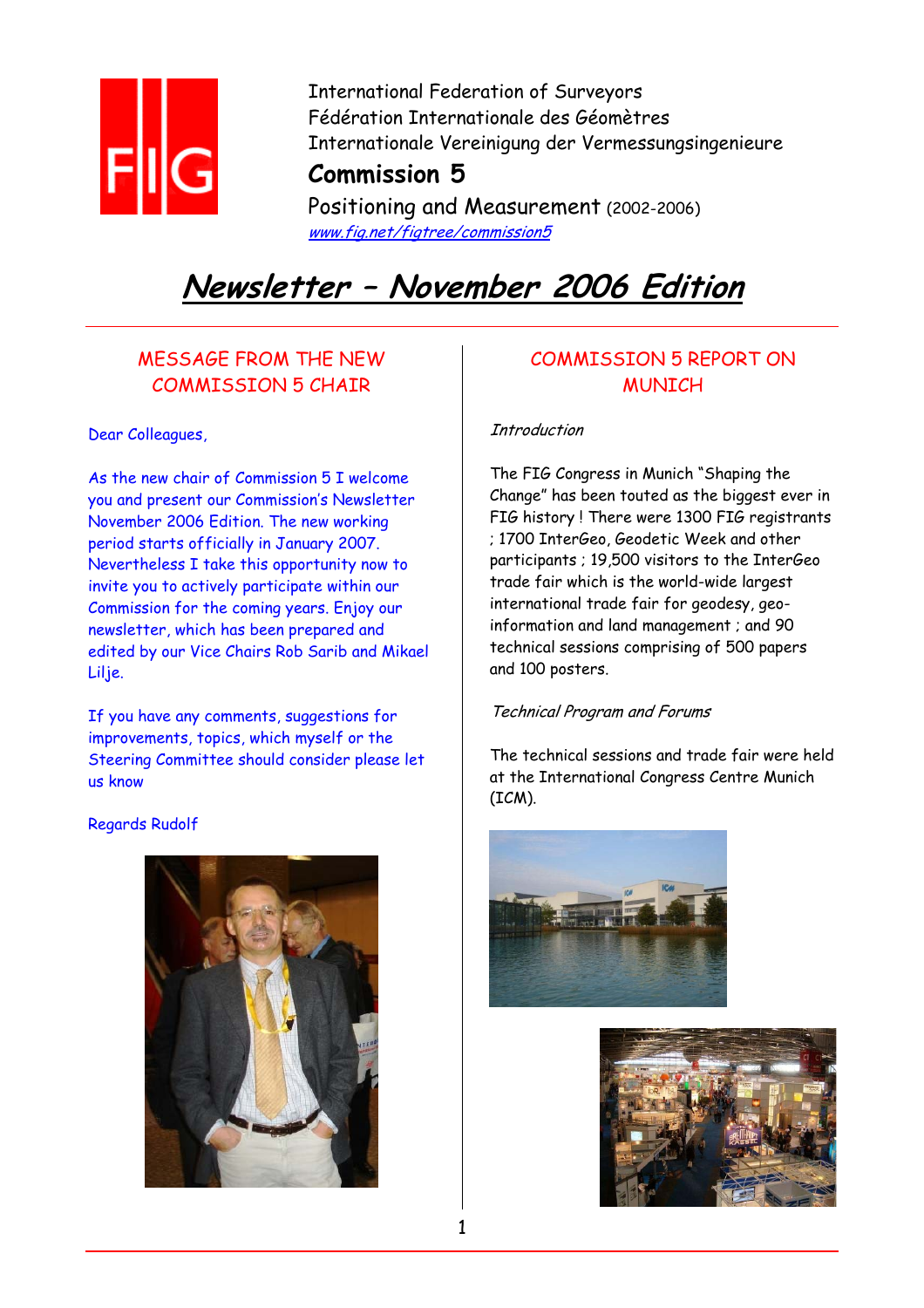This facility was located to the east of Munich City and accessed by a pleasant 15 min train ride to station Messestadt.

Commission 5's program consisted of a joint workshop, 13 technical sessions (including combined or joint sessions with other Commissions), 8 poster sessions and combined forums with IAG on Geodesy and Positioning. There were approximately 60 presentations, papers and posters on Commission 5 topics. To view these proceedings navigate to website www.fig.net/pub/fig2006.

Generally the content of the technical sessions were of a good standard and matched the quality of previous FIG symposiums. Commission 5 were however disappointed with the larger than normal 'no shows', that is presenters not be able to attend the session to orally deliver their paper. In addition, Commission 5 have acknowledged comments from delegates that there are too many papers in sessions therefore in some cases the quality of presentations and discussion suffer due to the lack of time. Despite this, Commission 5 do however always aim at high quality presentations but also believe that FIG have a role / responsibility to allow presentations from all parts of the world and from different categories of surveyor (ie University, Governmental agencies, Private companies, young surveyors, experienced / inexperienced etc ).

Ultimately, these issues have been noted and will be brought to the attention of ACCO (Advisory Committee of Commission Officers) when discussions on how to improve technical / poster sessions occur early next year.

The RTK / CORs Users and Providers forum proved to be a very successful event. The sessions provided excellent overview presentations from Sweden, UK, Ireland, Turkey, Serbia, Brazil, Germany, Australia and Israel on their geodetic networks, infrastructure and the future.



A panel comprising of Matt Higgins (FIG), Ruth Neilan (IGS), Chris Rizos (IAG), Herbert Landau (Trimble), Joel VanCranenbroeck (Leica) and Graeme Blick (Chair of the forum) then facilitated discussions on RTK CORs network issues, such as

- connecting networks to ITRF;
- contribution of data to IGS / Global Geodetic Observing System;
- IGS station specifications
- best practices guidelines and standards covering RTK CORs networks and the need for other standards;
- the need for coordination of such networks;
- possible roles for IAG and FIG in any such coordination.
- ownership and management of RTK CORs networks
- service, management, business models
- level and type of services provided by RTK CORs networks
- new positioning technologies and infrastructure

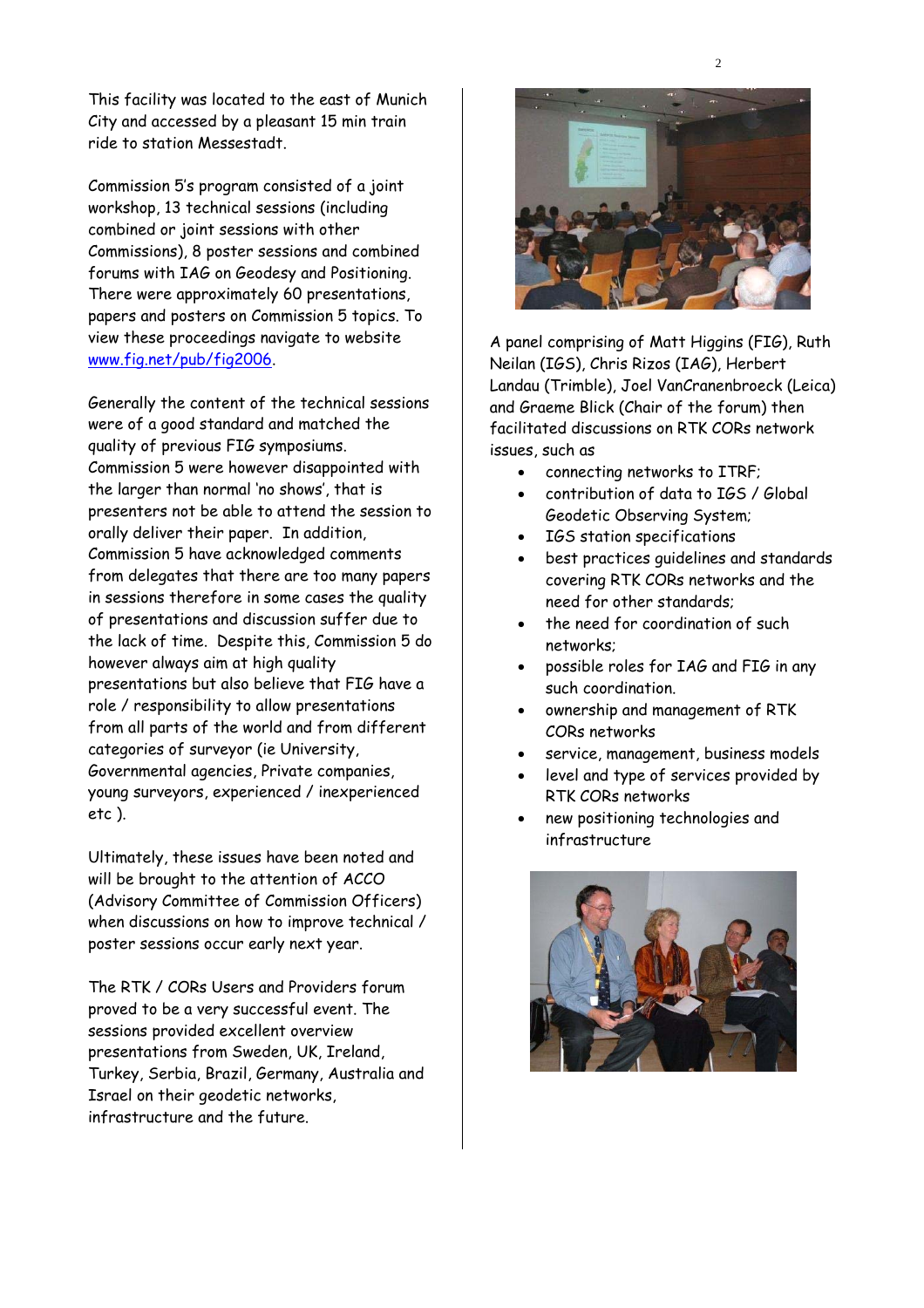

In summary, this RTK CORs network forum enabled a list of potential roles, actions and issues to be established for the Commission 5 Steering Committee to consider including them into the 2007-10 work plan, and they are -

- Facilitate development of standards / guidelines– site, monumentation, hardware, fundamental (IGS) vs RTK CORs sites and other, density, how many stations to be IGS
- Provide best practice quidelines. surveying methodologies, field operations for RTK CORs users and providers
- Facilitate the collation of data, experience, information, providers, and users via a database.
- Educate and promote to surveyors RTK CORs through information exchange forums, technical sessions, workshops and internet. That is conduct forums on technical or related issues with respect to RTK CORs, in particular ambiguity resolution, antenna, multi-pathing, atmospheric, heighting, relating RTK CORs networks to a reference frame, operations etc.
- Facilitate forums on overcoming communication issues – ie GPRS, GSM, NTRIP connections
- Facilitate forums on overcoming complex IT issues – ie external users access to services and also from a providers installation and maintenance perspective.
- Facilitate the compilation of the 'why and how' to connect RTK CORs networks to ITRF
- Facilitate forums on the legal issues (cadastre) with respect to RTK CORs networks ie legal traceable measurements, calibration, verification

of points, best practice, validation networks to check software and techniques.

- Facilitate discussions on the roles / involvement of private, public and other agencies.
- Facilitate discussions on the development of business cases for establishing RTK CORs networks and business models.
- Facilitate representation for RTK CORs providers / users to 'voice' or lobby their wants / needs to GNSS owners, telecommunication agencies, GNSS equipment and software manufacturers / suppliers, IGS

Commission 5 wish to thank all who participated in the RTK CORs open forum.

Another session followed by a panel discussion was on 'Next Generation GNSS'. Larry Hothem (USA) presented the next generation GPS, Matt Higgins (Australia) presented on behalf on Sergey Revniviykh (Russia) the developments on GLONASS and Wolfgang Söhne (Germany) presented the coming GALILEO.



The future is looking very interesting with the following major improvements-

- more GPS frequencies.
- GLONASS to have a full constellation within a few years and
- GALILEO becoming a firmer reality in a number of years.

From a users perspective the plan to have all the systems connected to ITRF is good news. That is, they will be operating in the same reference system and thus users will be able to use all the systems at the same time as the industry will (hopefully) provide us with GNSS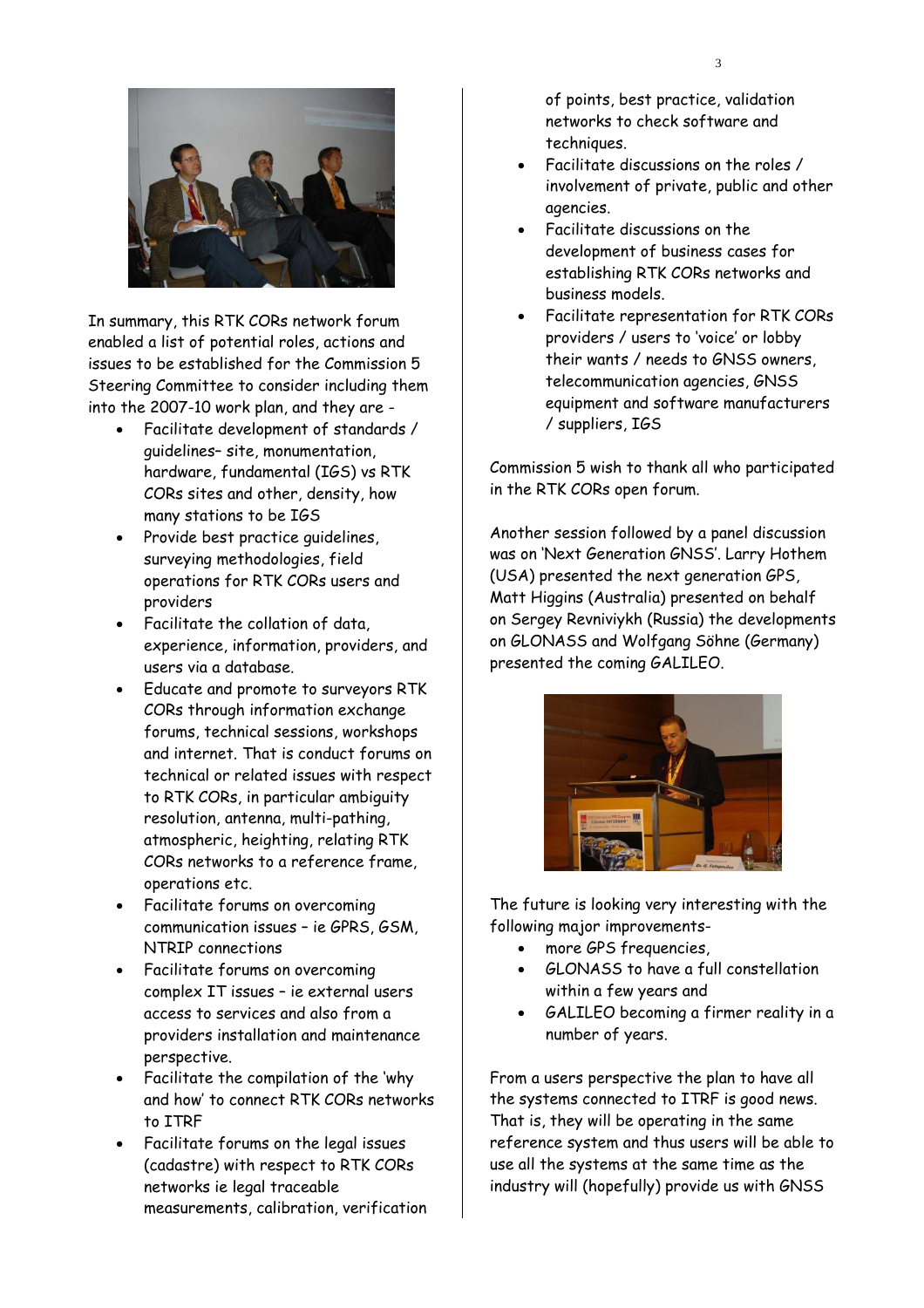receivers capable of accessing the signal from all three systems.

Commission 5 will continue to follow the GNSS developments and plan to have at least presentations on this hot topic during the coming Working Weeks and Conferences. The International Association of Geodesy (IAG) organised, in parallel to the FIG Congress, the conference 'GRF 2006'. One day was common with FIG. The day started with a plenary session on "Global Change" focussed on new technologies with speakers Reiner Rummel, Permanent Secretary of the German Geodetic Commission, Hermann Drewes, President of IAG Commission 1 and Hans Haubold, United Nations Office for Outer Space Affairs (UN-OOSA).

The close collaboration between FIG and IAG for the last four years was highlighted several times and it was clear that there is a need for the organisation to develop the co-operation in the future.

In the afternoon there were two combined sessions - "Geodesy Forum" and "Positioning Forum". IAG is currently focussing on a project called GGOS (see www.ggos.org ). GGOS integrates different geodetic techniques, different models, different approaches in order to ensure a long-term, precise monitoring of the geodetic observables in agreement with the Integrated Global Observing Strategy (IGOS). GGOS provides the observational basis to maintain a stable, accurate and global reference frame and this function is crucial for all Earth observation and many practical applications. It was clear that the geodetic community has an important role to play for climate and environmental research since all observations should be based using a common, accurate and stable global reference frame.

IAG has managed to be recognized also on UN level for its work within this field and recognized by others as an important partner. An important step concerning the global reference frames are the ITRF-solutions.

ITRF 2005 has now been released and was presented both at the GRF 2006-symposium as well as during the common FIG/IAG-day.

## Other FIG and Social Events

#### General Assembly

The FIG General Assembly met in two sessions on Sunday 8 October and on Friday 13 October 2006. Major decisions of the General Assembly affecting the FIG Council include:

- Stig Enemark (Denmark) was elected as the new President of FIG 2007-2010.
- Matt Higgins (Australia), also former chair of Commission 5, and Dalal S. Alnaggar (Egypt) were elected as Vice Presidents for 2007-2010.
- Paul van der Molen was elected as Vice President for the two years term of office (2007-2008) that became open after Stig Enemark was elected as the new President.
- The fourth Vice President is Mr. Ken Allred who will continue in the new Council for next two years.
- Dr. Chryssy Potsiou has been appointed as the ACCO representative in the Council for 2007-2008.



The new Council will start its work on 1 January 2007 and Commission 5 look forward to working with this new Council. Commission 5 is also proud to point out that both Matt and Dalal, who both have been involved in FIG Commission 5, are now also part of the Council. Also with the inclusion of Paul and Stig in the Council means now that majority of the Council has its roots or origins from the Commissions (the engine room of FIG !). Hopefully this will make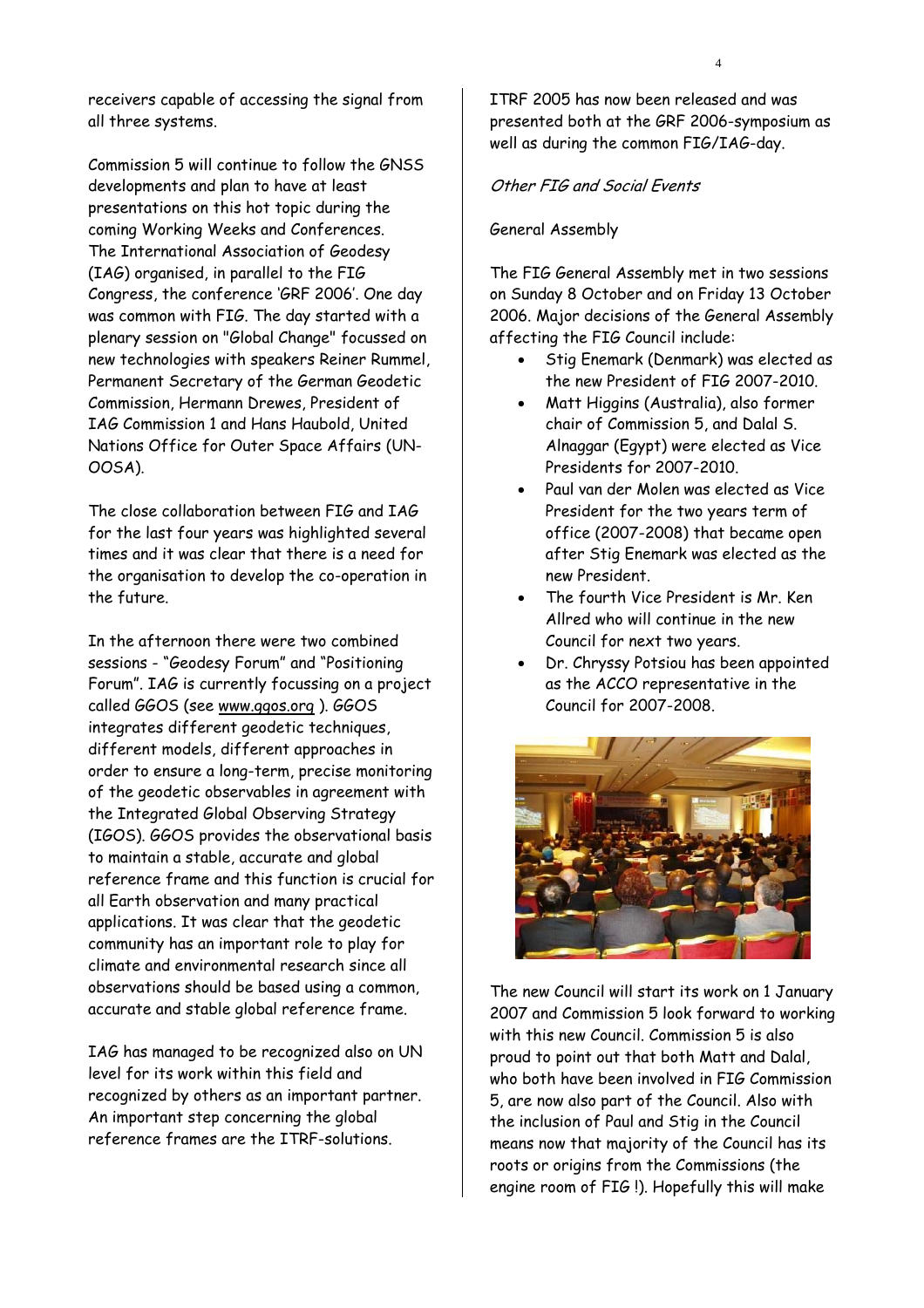the work of the Commissions more of a highlight in the future for FIG.

Future event locations were also decided. The FIG Working Week 2011 was awarded to ONIGT - Morocco and to be held in Marrakech in April/May 2011. The 6th FIG Regional Conference will be organised in San Jose, Costa Rica, 11-15 November 2007.

## Opening and Closing ceremony

At the opening ceremony the welcome address was given by Edmund Stoiber, Bavarian Minister President. Holger Magel, FIG President gave the Presidential Address "Shaping the Change 2002 to 2006 – The German Period of FIG" focussing on the policies and achievements of FIG during the German presidency. The keynote address at the opening ceremony was given by Klaus Töpfer, long-time Executive Director of the United Nations Environment Programme (UNEP).

At the closing ceremony President Magel presented the Conference Summary. Apart from the impressive number of participants he could report that many young professionals attended the congress and that FIG has now a plan to integrate a students'/ young surveyors' forum. The relations with sister organisations and international partner organisations are and will be strong. Many new delegates from several countries were welcomed during the congress.

More information on the opening and the closing ceremonies can be found on FIGwebsite

## http://www.fig.net/news/fig2006/munich\_inde x.htm

In conclusion President Magel summarised: "Surveyors can shape the change by collaboration, communication and cooperation. Surveyors can shape the change with Passion, energy and enthusiasm by working in many dimensions. Surveyors need wings for flying in"

#### Social Activities

A good Congress must always a full schedule of the social activities ! The Congress week started with the Welcome Reception at the Holiday Inn after the General Assembly. About 700 delegates arrived in time to attend this successful get together party - tasteful food and drinks encouraged people to enjoy the reception long beyond the closing time.



Some also attended the more formal functions such as the Reception of the Lord Mayor of Munich at the City Hall ; and the Reception of the Bavarian State at the " Residenz". For those who were lucky enough to attend were treated to elegant European affairs.



In the evening of the opening of FIG 2006 and INTERGEO the traditional INTERGEO-Treff was organised in the Löwenbräukeller, one of the most famous breweries in Munich. This time the "geodätentreff" was also an FIG Foundation event. The evening with Bavarian music, food and beer gathered more than 1,800 participants.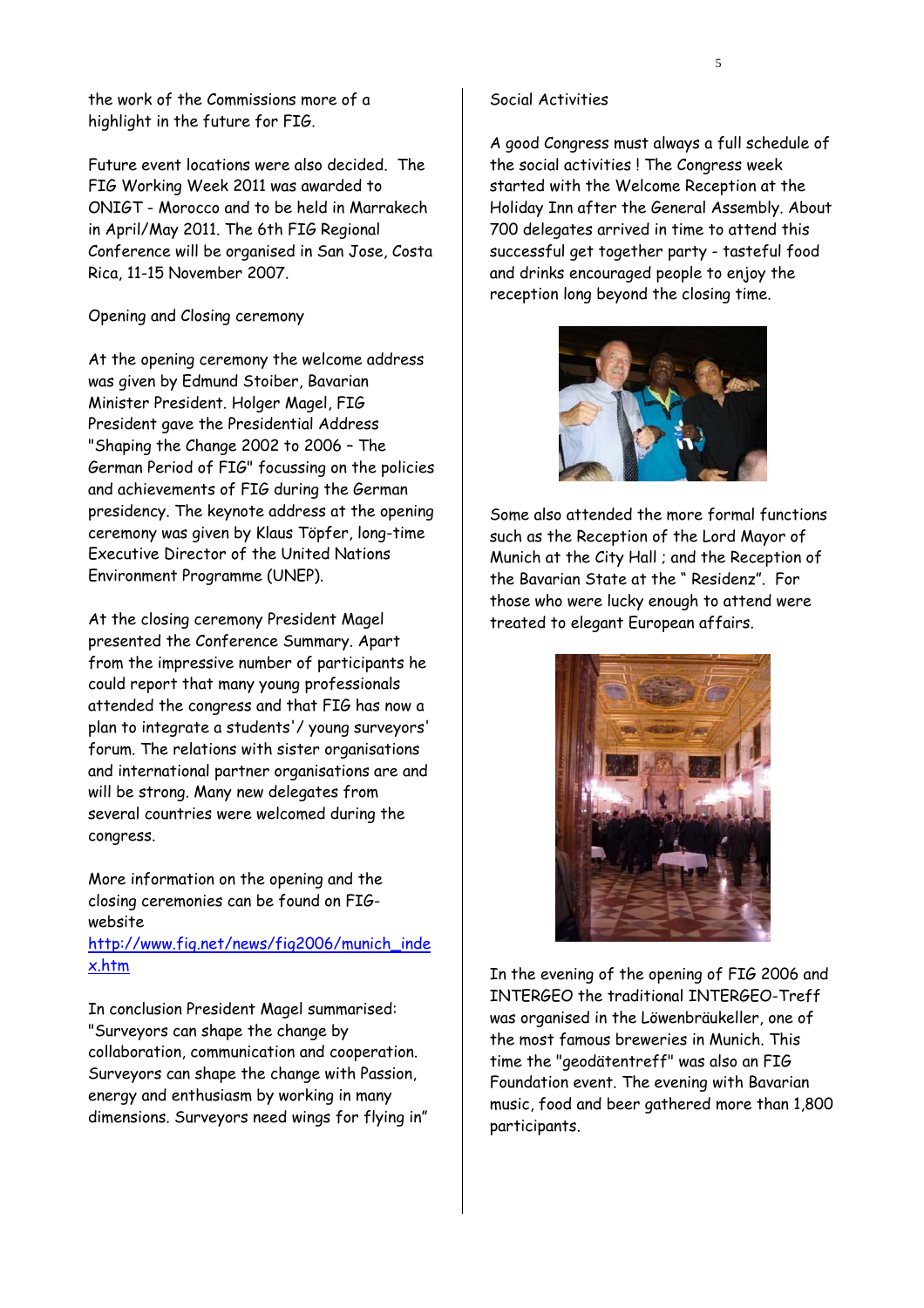

The congress was concluded with the Farewell Dinner at the famous Hofbräuhaus. About 600 participants followed the invitation to enjoy the Bavarian hospitality once more, discuss the experiences of the week and make friends with new surveyors from all over the world.





The very final social event was organised by FIG 2010 that will be organised in Sydney in April 2010. This reception at the Holiday Inn after the closing ceremony gave a taste of "Aussie" hospitality and food and allowed delegates to meet with the Australian team and their young ambassadors (young surveyors) who were actually 'in focus' during the whole FIG 2006 event. Their impact was however overshadowed by the ever present oversized koala.



Commission 5 has learnt much about the Aussies over the past at least eight years and are now looking forward to Sydney -after experiencing the delights of Hong Kong, Stockholm and Eilat.



Commission 5 Meetings

An Open Commission Meeting was held in Munich and attracted 32 participants. The items discussed were the Munich program, 2007-10 work plan, and the coming Working Week in Hong Kong, 13-17 May 2007. Matt Higgins, the out going Chair of Commission 5, also provided and overview of the 2002-06 Commission 5 workings and achievements. A copy of his report is included in this edition of the Newsletter for your perusal.

The Commission 5 Steering Committee had several 'breakfast' meetings and informal discussions during the Congress. Discussions occurred on standing agenda items such as reports from ACCO , GA and the working groups and general administration. The highlights from the board room were –

- acceptance to review and revamp the Commission 5 website
- decision to continue to improve and build on current liaisons with IAG and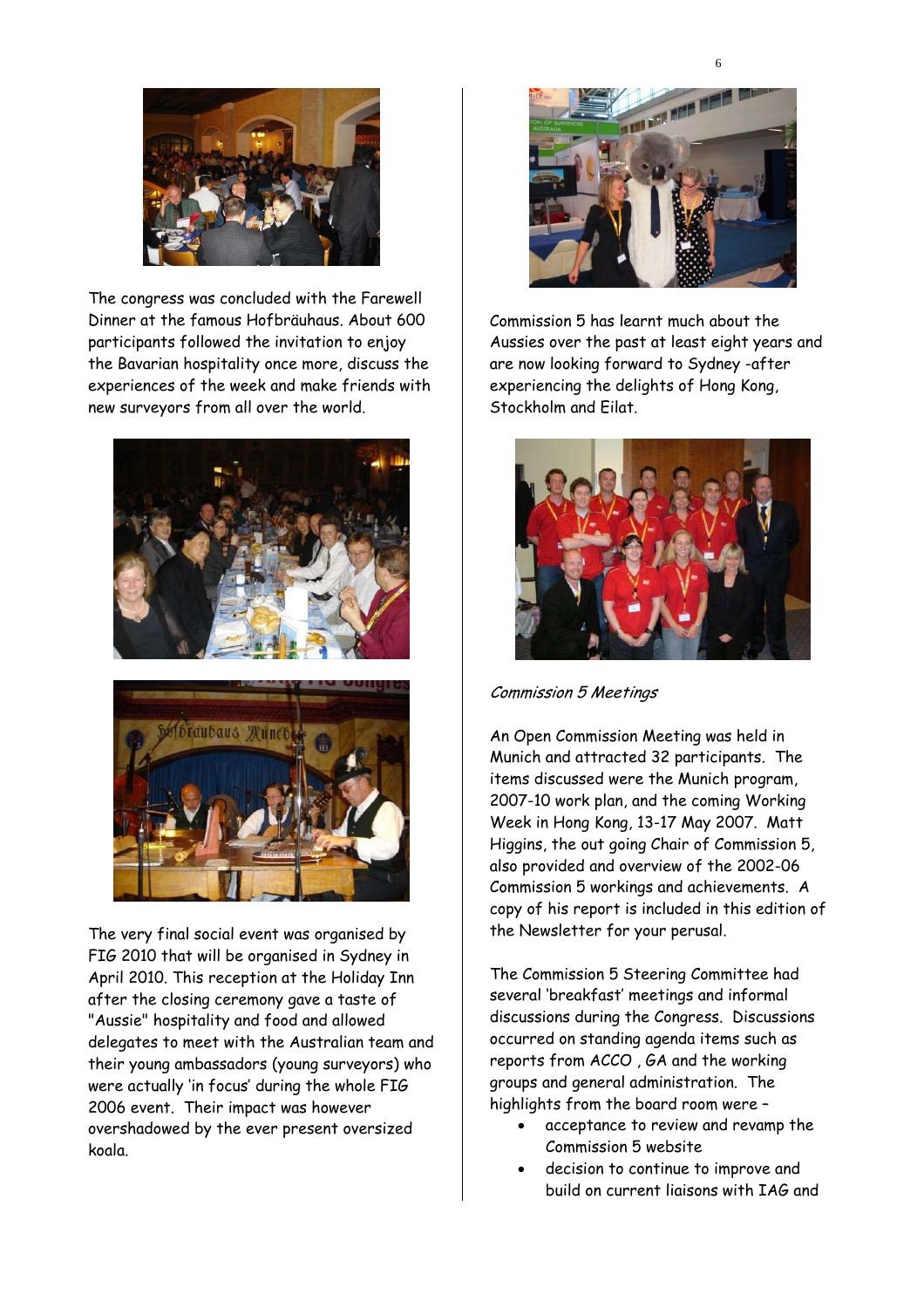other groups working on projects such as the African Reference Frame (AFREF)

- to develop new relationships with ISPRS, ION and US NGS (NOOA)
- further refinement of the 2007-10 work plan
- consensus to concentrate efforts on facilitating quality symposia.
- to engage more Commission 5 delegates.

## Matt, Rudolf and Rob also attended the ACCO meeting.



#### **Summary**

FIG Congress showed that Commission 5 is still one of the strongest Commissions within FIG as once again we were one of the top three that attract the most papers and attendance to the technical sessions and forums.

There were however, an unexpected large number of presenters who dropped-out or did not show up for technical sessions. This, along with other administrative issues, need to be addressed and some good ideas must be developed to prevent this from occurring in the future and to keep improving FIG symposia.

This congress also highlighted GNSSdevelopments, RTK CORs networks and especially the usage and application of these systems for the users as important technologies for the future. This must also include how a surveyor verifies their instrument's quality against a standard. These and others are some of the tasks and issues to be facilitated and examined by this Commission in the term 2007-10. \*\*\*\*\*\*\*\*\*\*\*\*\*\*\*\*\*\*\*\*\*\*\*\*\*\*\*\*\*\*\*\*\*\*\*\*\*\*\*\*\*\*

## COMING EVENTS

13-17 May 2007, Hong Kong SAR, China FIG XXX General Assembly and Working Week. Web site: www.fig.net/fig2007

Commission 5 are proposing the following sessions / forums for Hong Kong and seek comment from the delegates-

- RTK CORs providers and users forums focussing on issues, status of networks and other pertinent topics specific to the region
- GNSS sessions on 'Next Generation GNSS' but focusing on satellite systems and their impact for the region ie Beidou (Compass), QZSS, and India's satellite system ; Applications of GNSS
- Laser Scanning and Deformation sessions on laser scanning deformation projects in the region with an emphasis on China. (joint session with Commission 6)
- Geodetic Theory sessions on algorithm development, infrastructure
- Imagery and Photogrammetry sessions on the digital imagery industry and its developments in the region
- Strategic Surveying Issues- sessions concerning the status and issues relating to education, managing technology change, capacity building, resourcing, challenges in the region.
- Positioning Infrastructure sessions concerning any new ground based augmented positioning, mobile phone positioning (Nokia), combination of satellite/pseudo lites etc
- Mobile mapping sessions concerning integration of more sensors, lidar, **WTFT**
- Joint session with Commission 4 with respect to hydrography, positioning and monitoring.

Commission 5 also urge delegates (especially from the Asia Pacific region) to submit abstracts to this Working Week in Hong Kong.

If you have any comments regarding the proposed Commission 5 topics please email -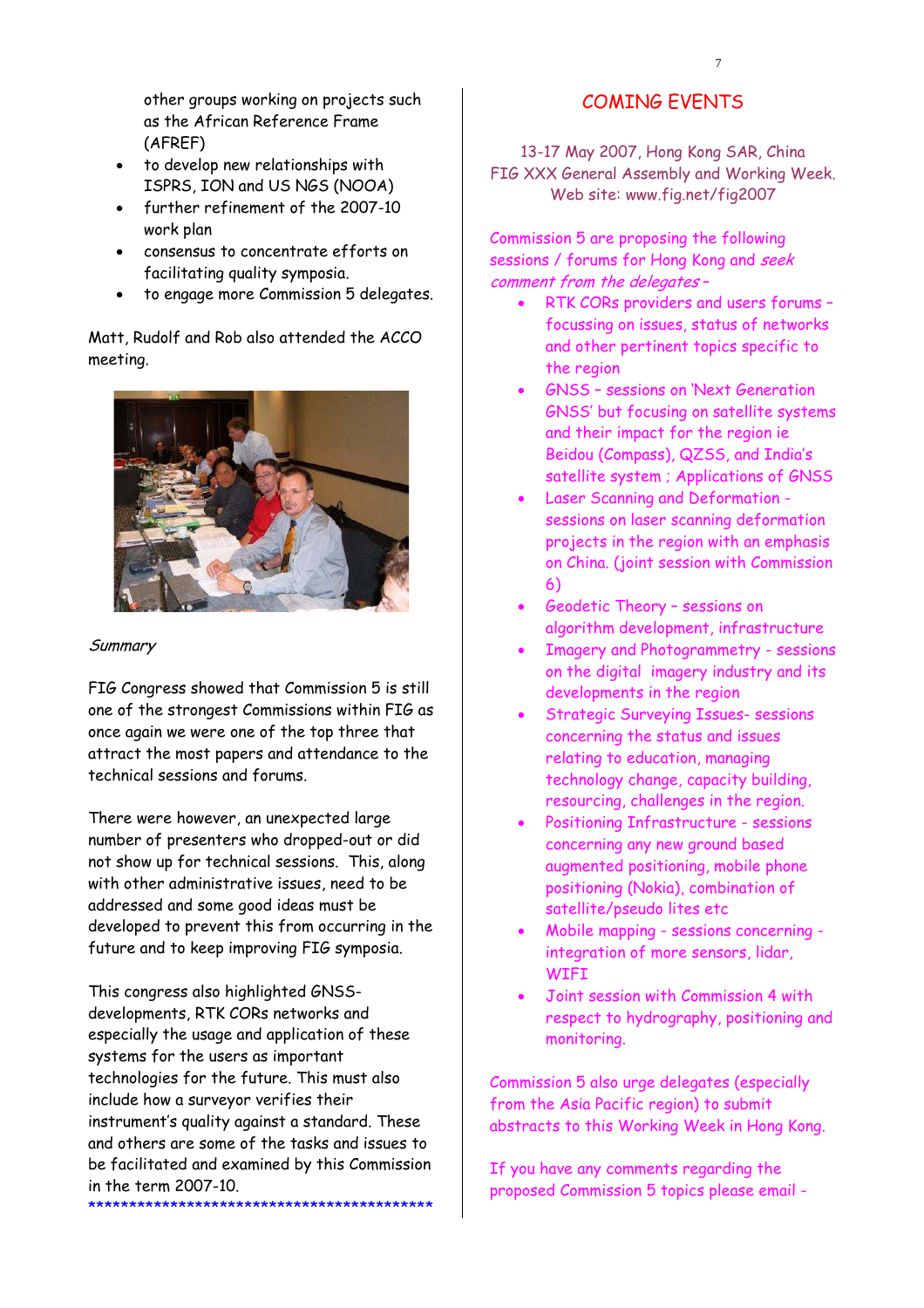Rudolf Staiger rudolf.staiger@uni-duisburg-essen.de OR Rob Sarib robert.sarib@nt,gov.au

\*\*\*\*\*\*\*\*\*\*\*\*\*\*\*\*\*\*\*\*\*\*\*\*\*\*\*\*\*\*\*\*\*\*\*\*\*\*\*\*\*\*

28-31 May 2007, Padova, Italy 5th International Symposium on Mobile Mapping Technology. Organised by FIG Commission 5, IAG and ISPRS. Mobile Mapping Summer School May 28, 2007 and the 5th MMT Symposium May 29-31, 2007. Contact: naser@geomatics.ucalgary.ca Web site: http://www.cirgeo.unipd.it/sitocirgeo/mmt\_frs t.html

Dear Colleagues,

We wish to remind you that the MMT '07 will be held in May 2007 and that abstract submission deadline is coming up. Below is some information on the symposium. For complete information please visit the webpage at http://www.cirgeo.unipd.it/cirgeo/convegni/mm t2007/index.html

#### Location:

Padua, Italy. It is located 20 km south-west of Venice; it has the second oldest university in Europe and is a very interesting tourist spot for culture and history, as well as a must for food and wine connoisseurs.

#### Dates:

- November 30, 2006 Deadline for abstract submission
- December 30, 2006 Communication to the authors for abstract acceptance
- March 30, 2007 Deadline for full paper submission
- May 28, 2007 Mobile Mapping Summer School
- May 29-31, 2007 Symposium MMT '07

#### Topics:

- Wireless positioning techniques
- Mobile Mapping applications
- Image sequence processing
- Automated and semi-automated image segmentation and object
- Extraction/recognition
- Sensor calibration (orientation, integration, reliability)
- Mobile Mapping Technology (system components, platforms, etc.)
- Direct Geo-referencing
- Large datasets: management, query and transmission
- 3D Mobile Mapping and GIS integration
- LIDAR and SAR mapping systems
- Estimation and optimization algorithms

## Registration fees:

- Full registration\* 300 Euro before 30 January 2007, 350 Euro after that date (one registration per paper)
- Student (max. 30 years old) 120 Euro
- Accompanying person 100 Euro Mobile Mapping,
- Tutorial only 100 Euro

#### Registration page:

https://portal.cca.unipd.it/pls/portal/cca\_servi zi.Gc\_Convegni\_Pkg.main?P\_CO DICE\_CONVEGNO=5&P\_LINGUA=USA&P\_PAG INA\_RITORNO=www.unipd.cirgeo

\*Notes: Full registration includes Proceedings, Conference Bag, Coffee Breaks, Welcome Party. Student includes Proceedings CD, Coffee Breaks, and Welcome Party. Dinner Gala Party is 40 Euro.

#### Local organizers

CIRGEO – Inter-department Research Centre for Geomatics

#### Convenors:

Prof. Antonio Vettore, University of Padua antonio.vettore@unipd.it Prof. Naser El-Sheimy, University of Calgary elsheimy@ucalgary.ca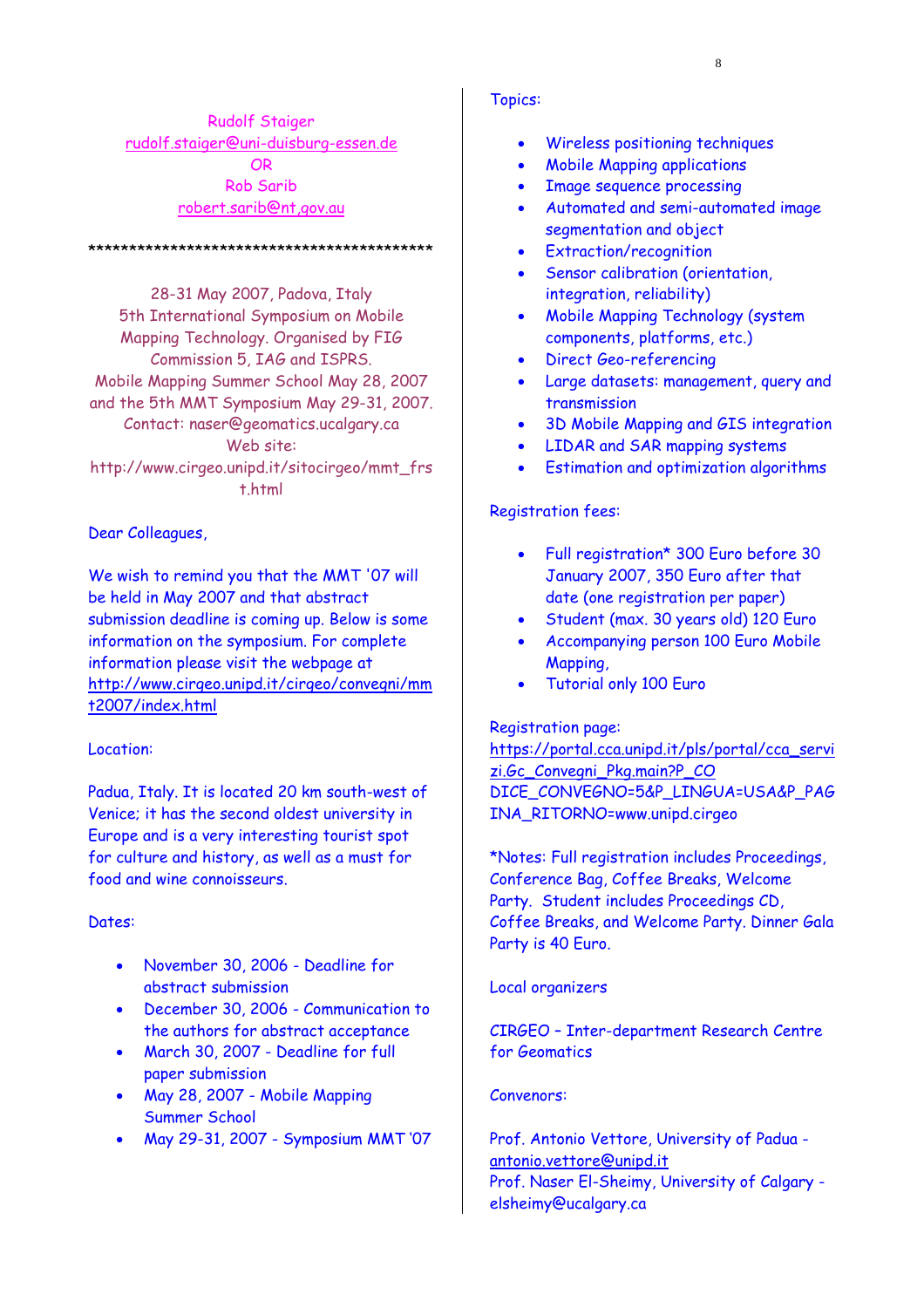## Scientific Committee:

Chair: Naser El-Sheimy (University of Calgary, Canada)

Co-Chairs: Ron Li (USA) Dorota Brzezinska (USA) Vincent Tao (Canada) Charles Toth (USA)

\*\*\*\*\*\*\*\*\*\*\*\*\*\*\*\*\*\*\*\*\*\*\*\*\*\*\*\*\*\*\*\*\*\*\*\*\*\*\*\*\*\*

29 October - 1 November, Christchurch, New Zealand 9th South East Asian Survey Congress incorporating the 119th New Zealand Institute of Surveyors Conference, the 6th Trans Tasman Surveyors Conference and CASLE General Assembly Contact: email: nzis@surveyors.org.nz and http://www.surveyors.org.nz/

COMMISSION 5 WORKPLAN 2007-10 Version Nov 06 **DRAFT** 

\*\*\*\*\*\*\*\*\*\*\*\*\*\*\*\*\*\*\*\*\*\*\*\*\*\*\*\*\*\*\*\*\*\*\*\*\*\*\*\*\*\*

## 1. **Title**

Positioning and Measurement.

## **2. Terms of Reference**

- The science of measurement (instrumentation, methodology and guidelines)
- The acquisition of accurate and reliable survey data related to the position, size and shape of natural and artificial features of the earth and its environment and including variation with time.

## **3. Mission statement**

Focus on modern technologies and technical developments and assist individual surveyors, through guidelines and recommendations, to choose and utilise

those methods, technologies and instruments that are most appropriate to different applications.

- Follow technical developments through collaboration with other FIG commissions and other international organisations; participation in appropriate meetings; and the preparation of appropriate publications.
- Support research and development and stimulate new ideas in the fields of expertise represented within the commission.
- Collaborate with manufacturers on the improvement of instrumentation and associated software.
- Present and promote the work of the commission and its working groups on an ongoing basis at FIG working weeks and other relevant technical meetings and in appropriate FIG and other media.

## **4. General**

This work plan covers the development, use and integration of technologies for positioning and measurement and the associated standardisation, best practice and fundamental reference frame issues. Many of the issues are global in nature and Commission 5, working with like-minded Sister Associations, is well placed to deal with them. FIG Council has also asked the Commissions to cooperate with United Nations Agencies to address global problems such as sustainable development and humanitarian needs. The disciplines covered by Commission 5 are at the heart of delivering solutions for the spatial aspects of these important global problems. Specific activities aimed at developing countries include examination of Low Cost Surveying Technologies and contribution to appropriate Continuing Professional Development programs.

## **5. Working Groups**

## **WG 5.1 – Standards, Quality Assurance and Calibration**

## Policy Issues

Influence the development of standards affecting positioning and measurement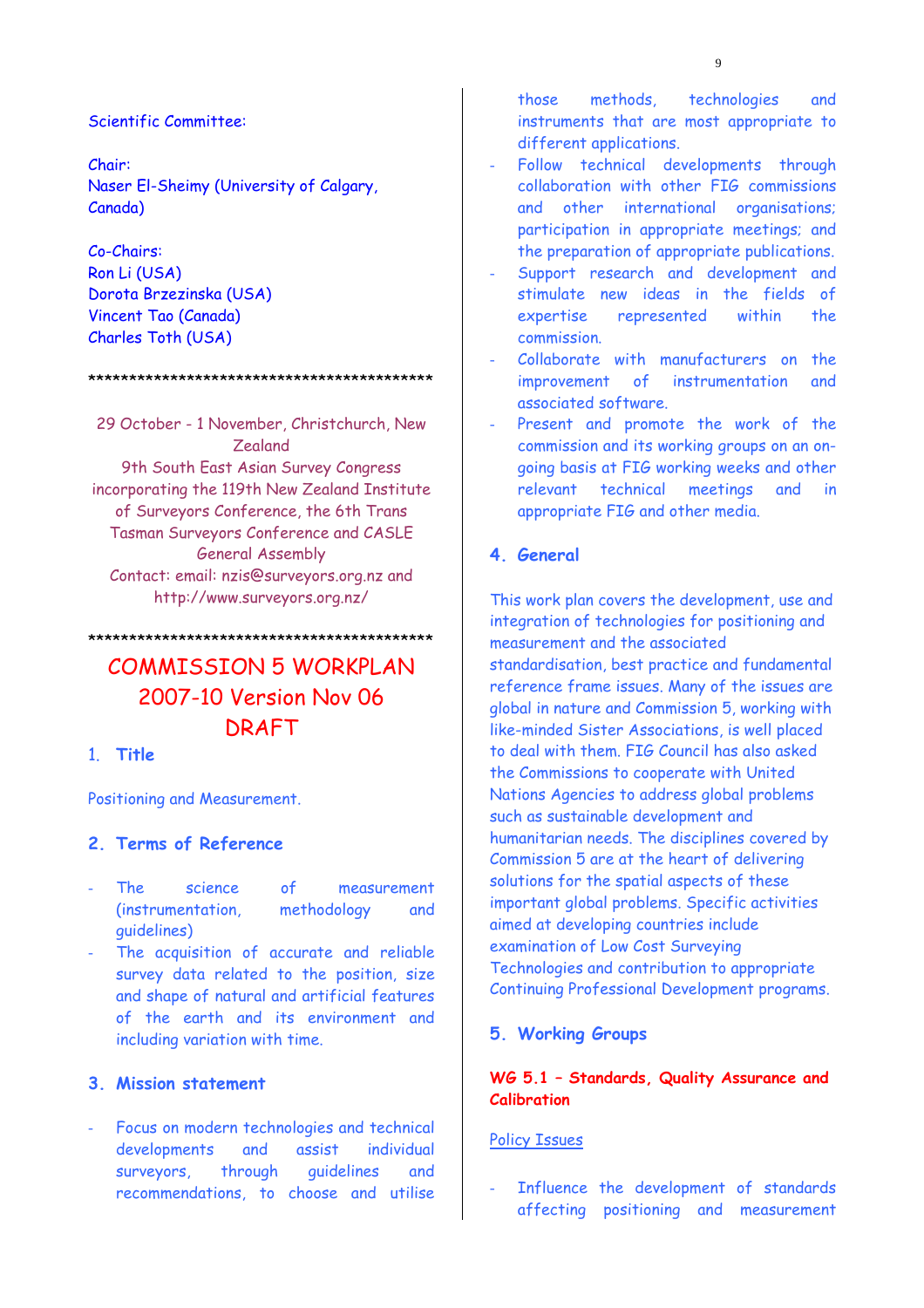instruments and methods, in collaboration with the FIG task force on standards and through participation in the relevant technical committees (TCs) of the International Standards Organisation (ISO) and other appropriate bodies.

- Acceptance controls, quality assurance and certification and their impact on the surveying profession.
- Checking and calibration of measuring instruments.
- Assist other Commission Working Groups to implement Standards from ISO TC211 as appropriate.

Chair: David MARTIN, France:

## Specific project(s)

- Transform the existing recommendations on the Use and Calibration of EDM (FIG-Publication 7/1994) in a digital document and make it available on the FIG-Website
- Actualise the above mentioned EDM-**Standards**
- Present and promote the use of standards and guidelines to the surveying community.
- Establish quidelines and recommendations for… (Requires updating for relevant instruments taking into account progress during past four years).
- Guidelines and Recommendations for the ISO Guide to Uncertainty of Measurements.
- Review Standards coming from ISO TC211 for relevance to Positioning and Measurement.

#### Workshop(s)

Participation in FIG Working Weeks and other major Commission events (see events section below) with dedicated Technical Sessions and/or Workshops as appropriate.

#### Publication(s)

Recommendations for the Use and Calibration of EDM

- FIG Working Weeks will include Technical Papers on specific issues and presented by Working Group Members and other invited experts.
- Guidelines for… (Requires updating for relevant instruments).

#### Timetable

- Draft publications will be presented at FIG Working Weeks during the term of this plan and according to a timetable to be developed by the Working Group Chair.
- Working group final report: dedicated session, FIG Congress, 2010.

#### Beneficiaries

FIG member associations, manufacturers and users of survey equipment, governments, standardisation organisations, decision makers, GIS developers and users, surveying businesses, individual surveyors.

## **Working Group 5.2 – Reference Frame in Practice**

#### Policy issues

- Work to bring together all organisations involved in defining or using reference frames to develop common approaches and avoid duplication. Such organisations include FIG, IAG, ISO, groups of national mapping agencies, other influential national agencies (such as the US DoD's NIMA) and alliances of commercial organisations (such as Open GIS Consortium and the European Petroleum Survey Group).
- Continue the existing co-operation with IAG on AFREF as well as facilitate similar actions on other continents as South America and ASIA.
- Provide background technical information on relevant issues written in a way that is accessible to the surveying practitioners.
- Develop an inventory of approaches to reference frame issues in different countries (including transformation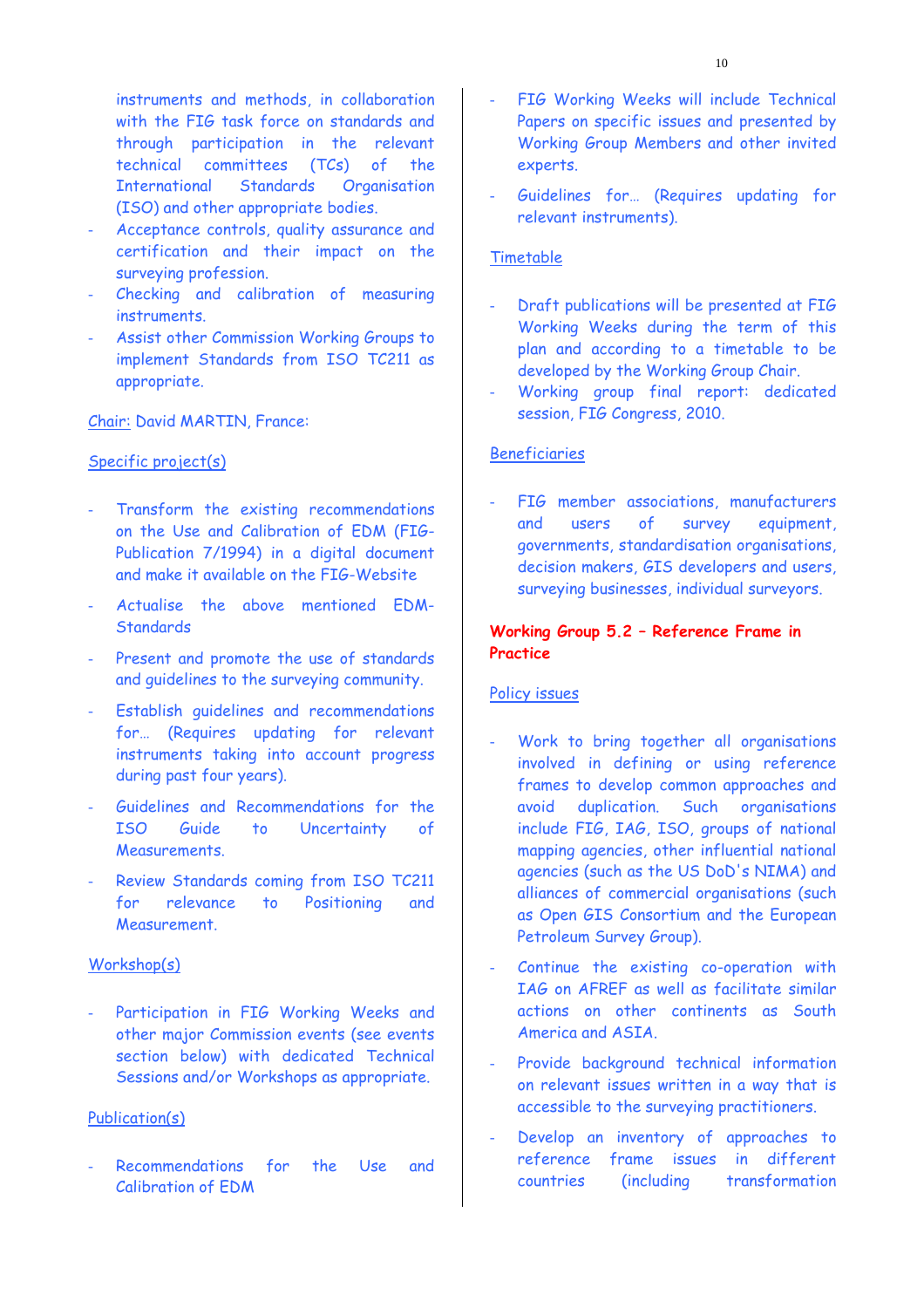methodologies) that is accessible to surveying practitioners.

- Examine the concepts of dynamic and semidynamic datums.
- Examine how surveying practitioners are changing how they access the reference frame, through less emphasis on networks of ground monuments and more emphasis on Global Navigation Satellite Systems (GNSS) base stations.
- Examine global positioning services as Omnistar and the use of them for positioning in a national reference frame
- Examine the increased use of GNSS for height determination as well as the use of geoid models for connection to local height datums.
- Examine the role that the satellite missions GRACE, GOCE and CHAMP will have on global geoid models
- Examine the increasing role of aerial and space based imagery in the realisation of reference frames.

#### Chair Mikael LILJE, Sweden.

#### Specific project(s)

- Initiate, contribute and facilitate meeting(s) of all organisations involved in defining or using (regional) reference frames to develop common approaches and avoid duplication.
- Continue development of Technical Fact Sheets that briefly explain basic concepts, practical applications and issues and which summarise the activities of organisations with specific responsibilities in the field.
- Ensure terminology used in above publications conform to and give substance to the relevant Standards coming from ISO TC211.
- Ensure that the working group web page is running and updated.

#### Workshop(s)

Participation in FIG Working Weeks and other major Commission events (see events section below) with dedicated Technical Sessions and/or Workshops as appropriate.

- Seminars and meetings involving key organisations involved in defining or using (regional) reference frames will be convened at a venue, time and date to be confirmed by the Working Group Chairs.
- Symposium on Applications of Permanent GPS/GNSS Networks. WG 5.2 and WG 5.3 event.

#### Publication(s)

- Web page
- FIG Working Weeks will include Technical Papers on specific issues and presented by Working Group Members and other invited experts.
- Technical Fact Sheets as outlined above.
- Working group final report will be presented at FIG Congress, 2010.

#### Timetable

- Draft publications will be presented at FIG Working Weeks during the term of this plan and according to a timetable to be developed by the Working Group Chairs.
- Working group final report: dedicated session, FIG Congress, 2010.

## **Working Group 5.3 – Integrated Positioning, Navigation and Mapping Systems**

#### Policy issues

While this is a new focus, it includes the topics covered by the previous Working Groups 5.3 and 5.4 and extends to cover technology generally.

- Issues associated with ongoing and rapid developments in Integrated Positioning, Navigation, and Mapping systems, including performance and applications of such systems and guidelines for their use.
- Ensuring FIG input to planning associated with programs of GPS Modernisation and GNSS Development.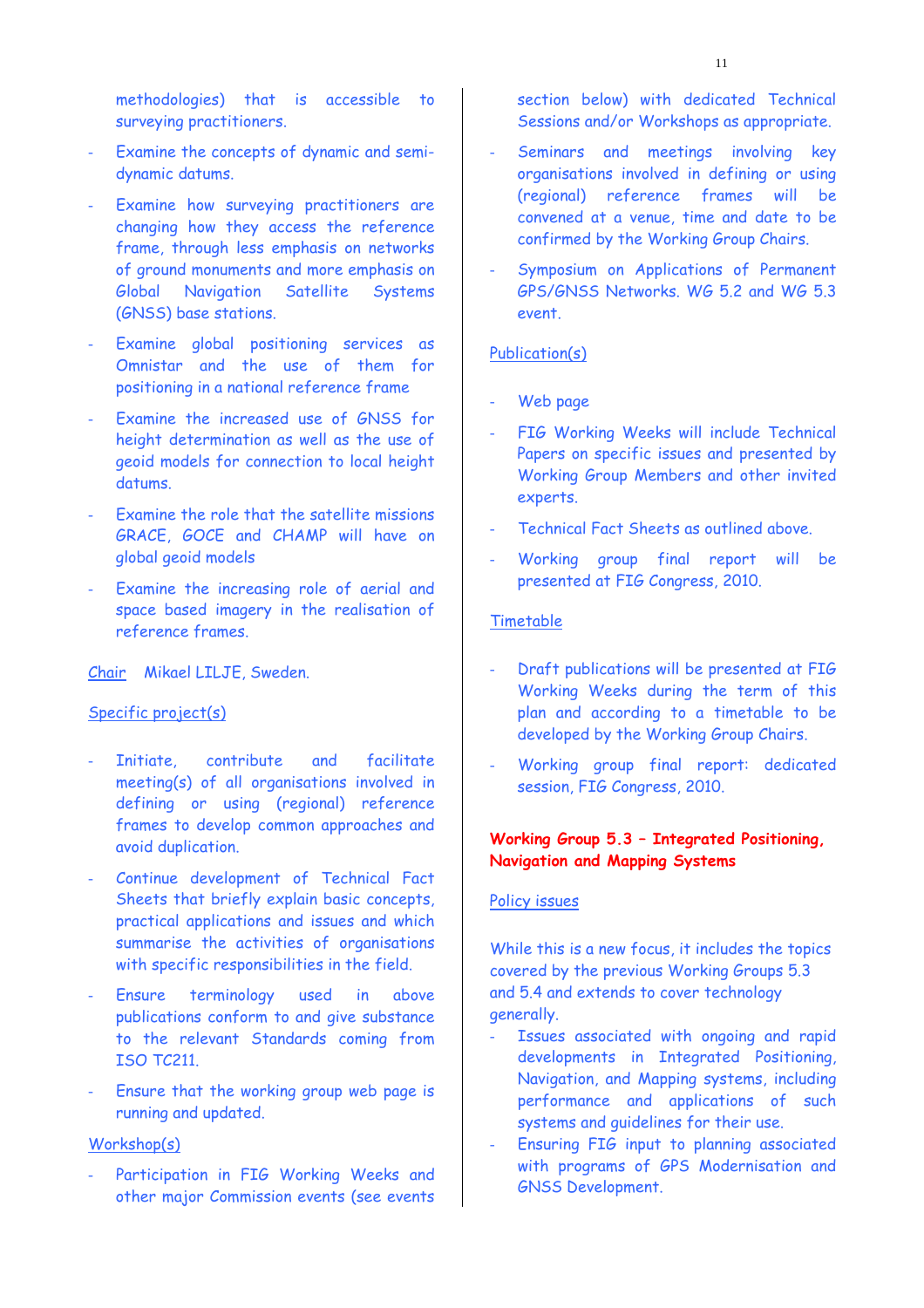Chair: Andrew HUNTER and Naser El-SHEIMY, Canada.

## Specific project(s)

- Report on the development, possibilities and limitations of new technologies.
- Prepare guidelines for practitioners on making the best use of systems to achieve the results required for particular applications.
- Develop FIG input to GPS Modernisation and GNSS Development.
- Collaborate with other Commissions and other international organisations (including IAG and ISPRS) and with equipment, software and service providers.
- Continue commitment to relevant interdisciplinary events including the series of Symposia on Mobile Mapping (joint with IAG and ISPRS).

## Workshop(s)

- Participation in FIG Working Weeks and other major Commission events (see events section below) with dedicated Technical Sessions and/or Workshops as appropriate.
- 4<sup>th</sup> International Conference on Mobile Mapping Technology, Mid-August, 2003, Kuming, China

#### Publication(s)

Guidelines on making the best use of emerging systems.

#### Timetable

- Draft publications will be presented at FIG Working Weeks during the term of this plan and according to a timetable to be developed by the Working Group Chair.
- Working group final report: dedicated session, FIG congress, 2006.

#### Beneficiaries

FIG member associations, manufacturers and users of survey equipment, governments, standardization organizations, decision makers, GIS developers and users, surveying businesses, individual surveyors.

## **Working Group 5.4 GNSS – Global Navigation Satellite Systems**

## Policy issues

- Cooperation with all organisation involved in the field of GNSS e.g. IAG and ISO.
- Keeping in contact with GNSS receiver and equipment manufactures to provide stateof-the-art information to the users.
- Cooperation with Commissions 3, 4, 6 and 8 regarding GNSS integration into GIS respectively ; GNSS for disaster risk management ; GNSS applications in hydrography and engineering surveys.
- Providing technical GNSS background information on relevant issues for surveying practitioners through web-page, tutorials and workshops.
- Development of recommendations regarding procedures to check GNSS equipment.
- Contribute to FIG input to GPS modernisation and GNSS development
- Prepare the surveying profession for GNSS-mass-markets (e.g. location based services (LBS), traffic applications) as well as required technologies (e.g. assisted GPS, car navigation technology).

#### Chair : Volker Schwieger

#### Task Forces (proposed)

## Task Force 5.4.1 Cost-effective GNSS Chair: NN

- Analysis of current "low-cost" GNSS markets (e.g. LBS, traffic) including additional necessary technologies like e.g. odometers, mobile phones
- Recommendations for surveyors to infiltrate these markets
- Development of methods to use "low-cost" GPS for precise applications
- Report on cost-effective GNSS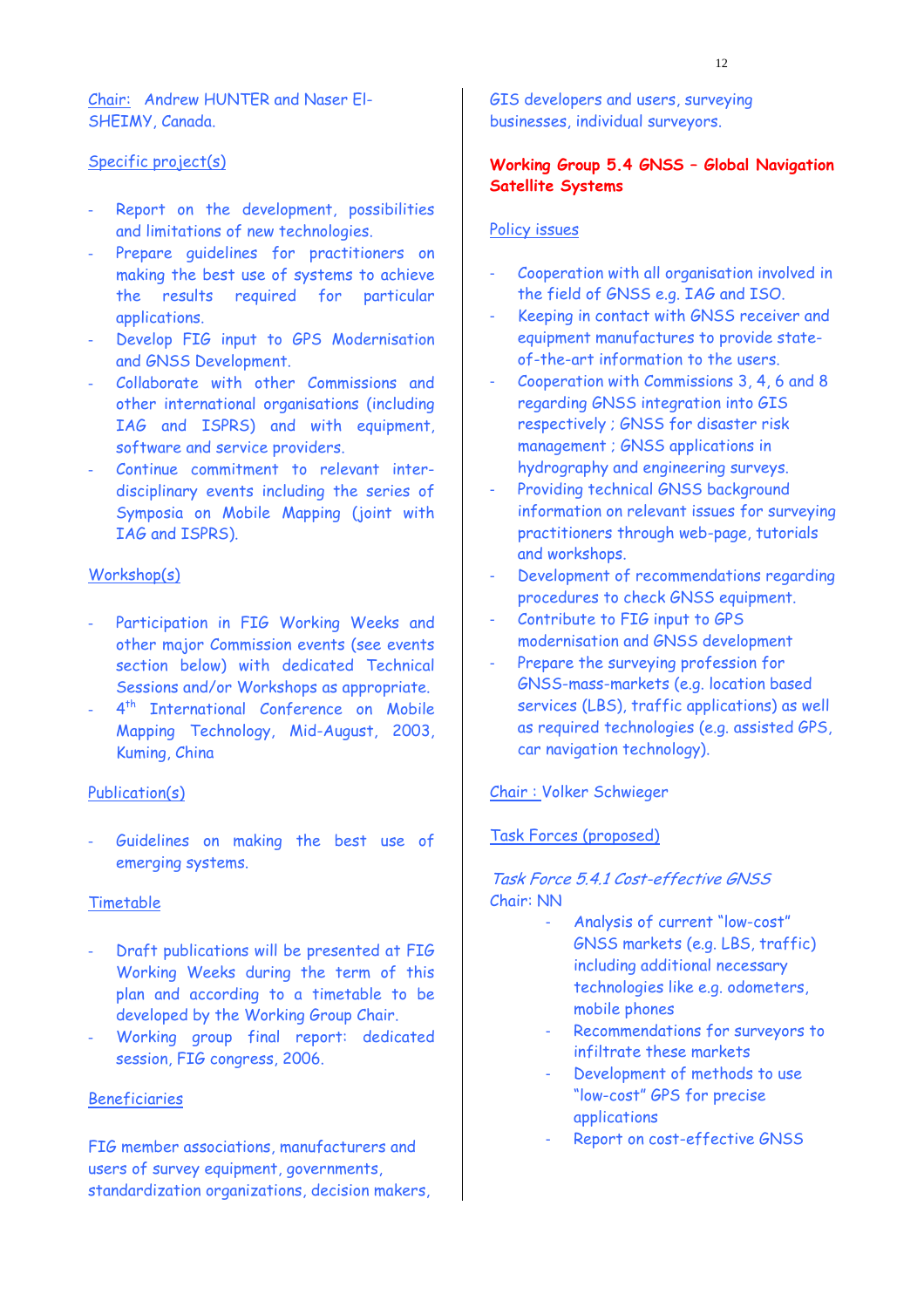Task Force 5.4.2 GNSS networks (together with WG 5.2) Chair: NN

- Analysis and review of GNSS network technologies for practitioners
- Analysis of the importance of site calibrations of permanent networks
- Analyse and compare different commercial and non-commercial GNSS networks
- Organise Workshops(s) on GNSS networks

## Task Force 543 Precise GNSS Chair: NN

- Develop and publish methods for GNSS heighting
- Develop and publish investigations regarding the GNSS/tachometer combinations
- Contact with GNSS equipment manufacturers
- Provide newest technical background information to the practitioners
- Develop of input for GPS modernisation and GNSS development

## Task Force 5.4.4 GNSS calibration and check (together with WG 5.1) Chair: NN

- Development of procedures and recommendations for the checking of GPS equipment
- Recommendations for the calibration of GPS antennas and permanent GPS sites
- Cooperation with standard organisations (ie IS0)
- Organisation of scientific workshops and tutorials for practitioners
- Discussion with GNSS equipment manufacturers about procedures

## Workshops

Participation in FIG Working Weeks, Regional Conferences as well as other major commission 5 events in special technical sessions

- GNSS tutorials (fundamentals and practise relevant information, possibly including practical training) e.g. at Working Weeks and Regional Conferences in cooperation with local organizers, especially for "surveying practitioners"
- International Workshop on GNSS for practitioner (engineering geodesy companies, state survey, cadastral administration,..) together with all WGs of Commission 5)
- Specialised International Workshops on GNSS calibration (antenna, site, multipath) and on GNSS networks (together with WG 5.2).

## **Publications**

- Technical Papers at Working Weeks, Regional Conferences and Commission 5 Symposia and Workshops
- Recommendations for Calibration of GPS antennas and Check of GPS Measurement Systems (together with WG 5.1 and further institutions like e.g. ISO)
- Report on possibilities of cost-effective GNSS techniques for developing countries.

## Timetable

Report and recommendations should be presented (and published) on next FIG Congress 2010.

#### **6. Co-operation with Sister Associations**

Commission 5 is committed to cooperation with Sister Associations, especially those with which FIG has a Memorandum of Understanding. Commission 5 has specific liaison interest with the International Association of Geodesy (IAG) and the International Society for Photogrammetry and Remote Sensing (ISPRS). The Commission 5 Steering Committee will ensure that Working Group activities and Commission 5 events further these goals of cooperation with Sister Associations.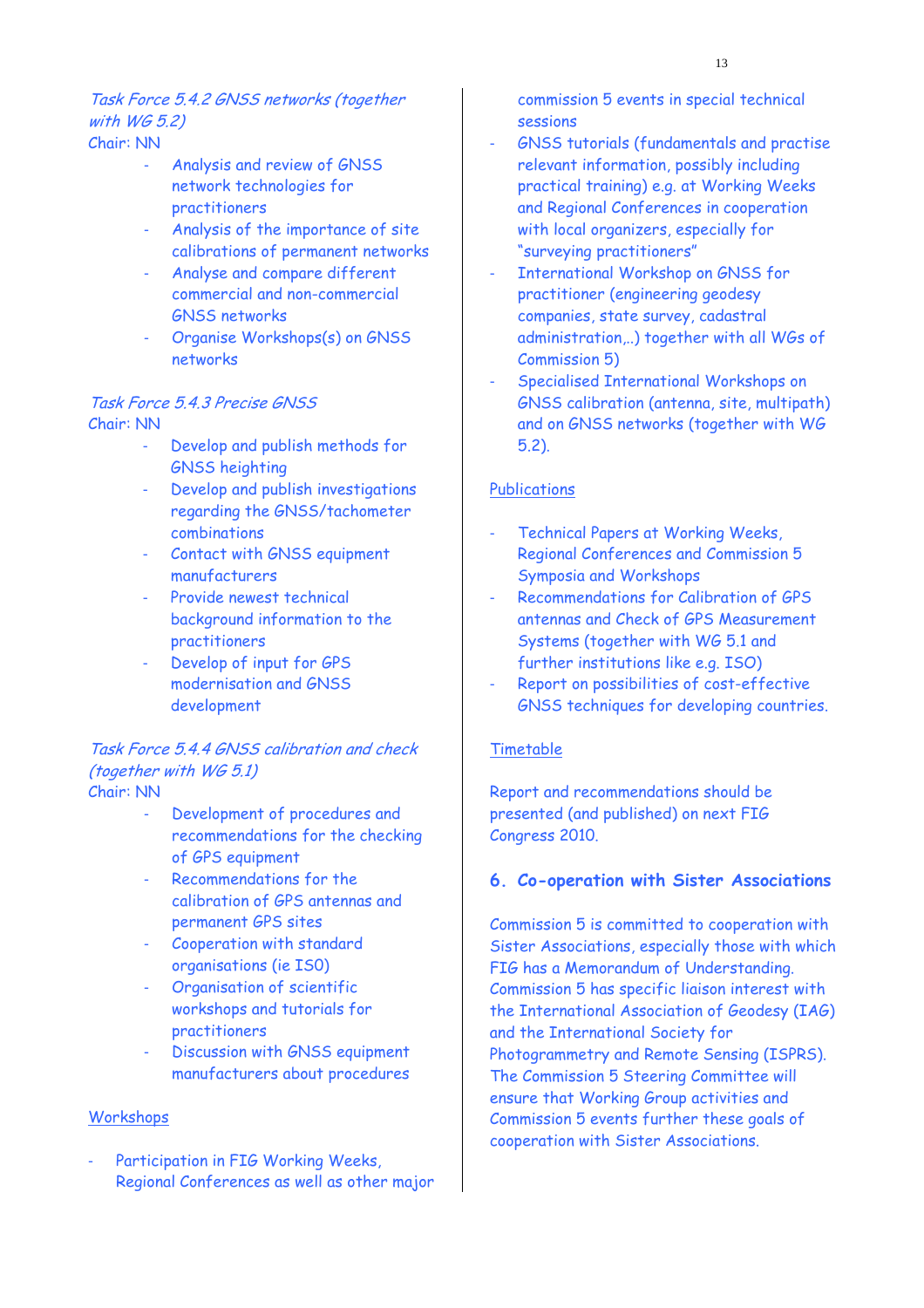PLEASE provide comments on the draft Commission 5 WORK PLAN to rudolf.staiger@uni-duisburg-essen.de

# CALL FOR WORKTNG GROUP MEMBERS for 2007-10

\*\*\*\*\*\*\*\*\*\*\*\*\*\*\*\*\*\*\*\*\*\*\*\*\*\*\*\*\*\*\*\*\*\*\*\*\*\*

There are four (4) main working groups and two (2) joint working groups being proposed for the term 2007-10 and they are -

- Working Group 5.1 Standards, Quality Assurance and Calibration ; Nominated Chair David Martin martin@esrf.fr
- Working Group 5.2 Reference Frame in Practice ; Nominated Chair Mikael Lilje Mikael.Lilje@lm.se
- Working Group 5.3 Integrated Positioning, Navigation and Mapping Systems ; Nominated Chairs Naser El-Sheimy naser@geomatics.ucalgary.ca and Andrew Hunter ahunter@ucalgary.ca
- Working Group 5.4 Global Navigation Satellite Systems ; Nominated Chair Volker Schwieger volker.schwieger@iagb.uni-stuttgart.de
- Joint Working Group with Commission 4 (Hydrography) on Vertical Reference Frame for Hydrography ; Nominated representative Mikael Lilje Mikael.Lilje@lm.se
- Joint Working Group with Commission 6 (Engineering Surveys) on Laser Scanning ; Nominated representative Rudolf **Staiger** rudolf.staiger@uni-duisburg-essen.de
- Note this Commission's Vice Chair of Administration is Rob Sarib robert.sarib@nt,gov.au

If any of these working or joint working groups are of interest to you then there are two levels

in which you could actively contribute and they are –

- The first level of participation is as a "core member" of a working group contributing directly to discussions, publications, meetings, and facilitate technical sessions etc.
- The second level of participation is as part of a "reference group" to review publications, technical papers, provide feedback on issues and general assistance etc.

People interested in being involved in one of the working groups should contact the Chair of the relevant Working Group and send a copy to the Vice Chair for Administration.

All responses should indicate the desired level of participation, either as a "core member" or as part of a "reference group" and also include a one or two paragraph biography of your professional career to date.

## \*\*\*\*\*\*\*\*\*\*\*\*\*\*\*\*\*\*\*\*\*\*\*\*\*\*\*\*\*\*\*\*\*\*\*\*\*\*\*\*\*\*

# COMMISSION 5 2002-2006 OVERVIEW OF ACTIVITIES

Report to the 29th General Assembly FIG Congress in Munich, October 2006

FIG Commission 5 – Positioning and Measurement Activities 2002-2006

By Matt Higgins Chair of FIG Commission 5, 2003 to 2006.

## 1. General

The work of Commission 5 on Positioning and Measurement deals with the acquisition of accurate and reliable data related to the position, size and shape of natural and artificial features of the earth and its environment and including variation with time. The Commission's work includes the science of measurement (instrumentation, methodology and guidelines).

Positioning and Measurement answers our clients questions involving the word, "where?" As such, the discipline of Positioning and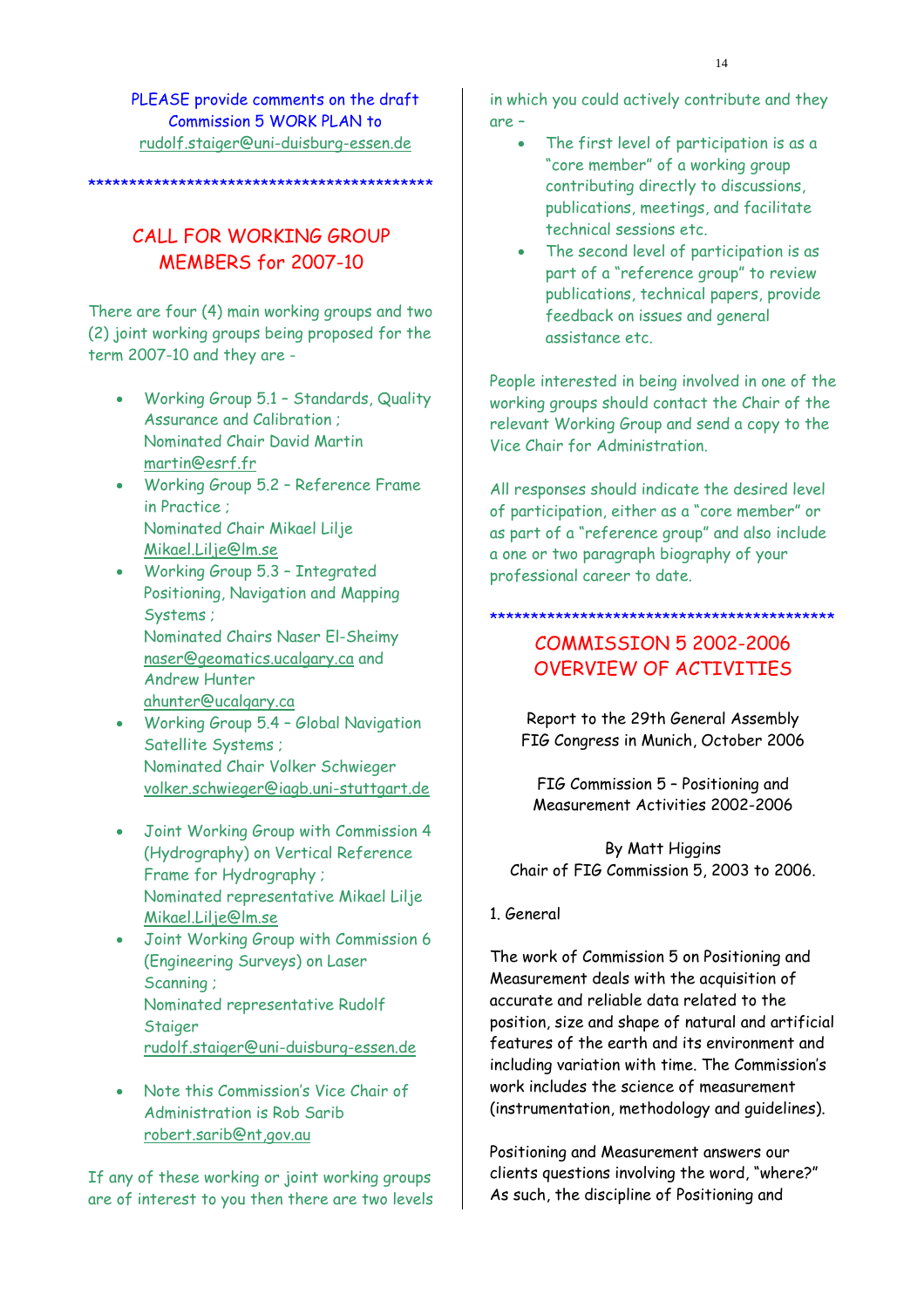Measurement is at the core of the surveying profession and legitimizes our claim as a major player in all things spatial.

During my term as Chair, the Commission 5 Steering Committee has built on the excellent work of my predecessor Jean-Marie Becker by continuing core activities related to Standards, Calibration, Geospatial Reference Frames and Integrated Positioning and Mapping Systems. We have also given the Commission a more strategic focus by deepening and better organising our cooperation with sister associations and to develop a new area of cooperation with a United Nations organisation relevant to Commission 5.

## 2. Achievements

Commission 5 achievements during the period from 2003 to 2006 can be summarised as:

- Fulfilment of the Commission Work Plan through significant Working Group achievements outlined below;
- Creation of a new MoU with the United Nations Office for Outer Space Affairs;
- Re-invigoration of the existing MoU with the International Association of Geodesy, including the establishment of a joint liaison committee to oversee ongoing cooperation;
- Development of a Cooperation Agreement with the US based Institute of Navigation;
- For 2005 and 2006, I was a member of FIG Council representing the Advisory Committee of Commission Officers (ACCO – all ten Commissions)
- Throughout this period, Commission 5 consistently ranked in the top 3 Commissions for the number of papers submitted to Working Weeks and Regional Conferences.

## 2.1 Working Groups

During the period 2003 to 2006, all the Working Groups made excellent progress towards the objectives of the Work Plan. In doing so, a useful approach to Working Group membership was to offer two levels of possible participation:

- The first level of participation was as a "core member" of a Working Group contributing directly to discussions, publications etc;
- The second level of participation was as part of a "reference group" to review publications, provide feedback on issues etc.

All Commission 5 Working Groups were also very well represented with at least one relevant technical session or workshop at all FIG and allied events during this term. The following outlines some of the notable achievements of each of the Working Groups.

2.1.1 Working Group 5.1 - Standards, Quality Assurance and Calibration

The Working Group Chair was Professor Rudolf Staiger from Germany. Rudolf was also Commission Chair Elect for 2004-2006 and will be Commission Chair for 2007-2010.

Major achievements of Working Group 5.1 in the period 2003 to 2006 include:

- FIG continues to have excellent involvement in the International Standards Organisation (ISO) Technical Committee 172, Sub-Committee 6, which deals with Geodetic and Surveying Instruments. For example, the Working Group was well represented by Professor Hans Heister (Germany) at a meeting of Sub-Committee 6 in Washington DC, USA in September, 2004;
- The Working Group has also begun participating in a new ISO Work Item on Surveying with GPS;
- The Working Group has begun to capture a digital version of the previous FIG publication on EDME Calibration, which was available in paper form only. The plan is to capture the existing content then update and republish it on the FIG web site to be freely available in electronic form;
- A questionnaire on "Certification of Instruments" was developed, circulated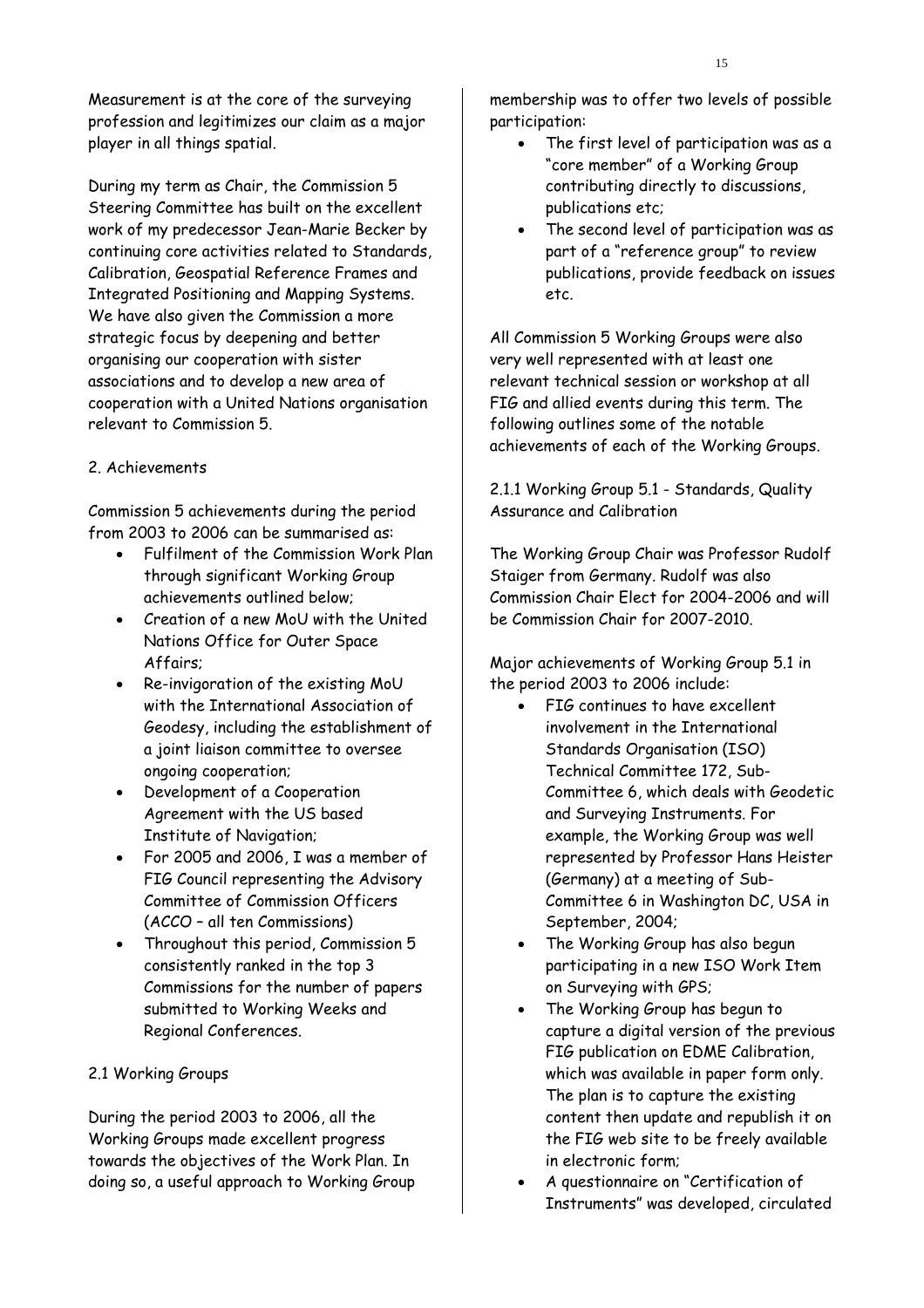and analysed by Vaclav Slaboch (Czech Republic).

2.1.2 Working Group 5.2 - Reference Frame in Practice

The Working Group was jointly Chaired by Mikael Lilje from Sweden and Cyril Romieu from France. Cyril took over from Michel Kasser in December 2004. The Commission's Vice-Chair for Administration, Robert Sarib from Australia, has also been very active, applying his technical knowledge to assist the Chairs in this Working Group.

Major achievements of Working Group 5.2 in the period 2003 to 2006 include:

- A major focus for 2003 to 2006 has been strong involvement in the African Reference Frame (AFREF) project, which is aimed at developing a unified geospatial reference frame for the African continent. Our involvement has been in close cooperation with the International Association of Geodesy (IAG) and the AFREF Steering Committee. Our contributions included convening technical and workshop sessions on AFREF at FIG events in Marrakech, Morocco (2003), Cairo, Egypt (2005), Accra, Ghana (2006) and at the IAG Scientific Assembly in Cairns, Australia (2005). The most recent workshop in Ghana was facilitated by Commission 5 with the support of UN Economic Commission for Africa, the UN Regional Centre for Training in Aerospace Surveys, IAG and key members of the AFREF Steering Committee;
- Another major focus for Working Group 5.2 has been to redesign the content on the FIG web pages for this Working Group. That has made the web content more user focussed and relevant to practising Surveyors by presenting practical information on reference frame issues and giving links to key web sites and other resources on the topic. The content for the updated web pages will go live in the lead up to the FIG Congress in Munich.

2.1.3 Working Group 5.3 - Integrated Positioning, Navigation and Mapping Systems

The Working Group Chair was Professor Naser El-Sheimy from Canada.

Major achievements of Working Group 5.3 in the period 2003 to 2006 include:

- Continued collaboration with Commission 4 of IAG and Commission II of the International Society for Photogrammetry and Remote Sensing (ISPRS) ensuring the ongoing success of the Mobile Mapping Technology symposia series;
- MMT 2004 was held successfully in Kunming, China in 2004;
- Planning is well advanced for the 2007 MMT Symposium in Padova, Italy;
- As part of the cooperation with UN Office for Outer Space Affairs, the Working Group Chair also drafted a curricula on GNSS for the UN Space Technology Education Centres;
- We have also established Sub-Group 5.3.3 on Developments and Modernization of Global Navigation Satellite Systems (GNSS). The Sub-Group Chair is jointly Chaired by Larry Hothem from the USA and Georgia Fotopoulos from Canada;
- The goal is to present current information to FIG members about international efforts on the development and improvement of GNSS (eg GPS, GLONASS, GALILEO and others). The Sub-Group will also act as a forum to raise issues that can then be taken to the new International Committee on GNSS (ICG – see UN Cooperation below). The intention is to give FIG members a voice in and feedback on deliberations about the future of this key technology, which is used by many thousands of surveyors around the world;
- The web pages for the sub-group are being used to publish up to date information of relevance for surveyors;
- There is also an agreement between Professor Chris Rizos (President of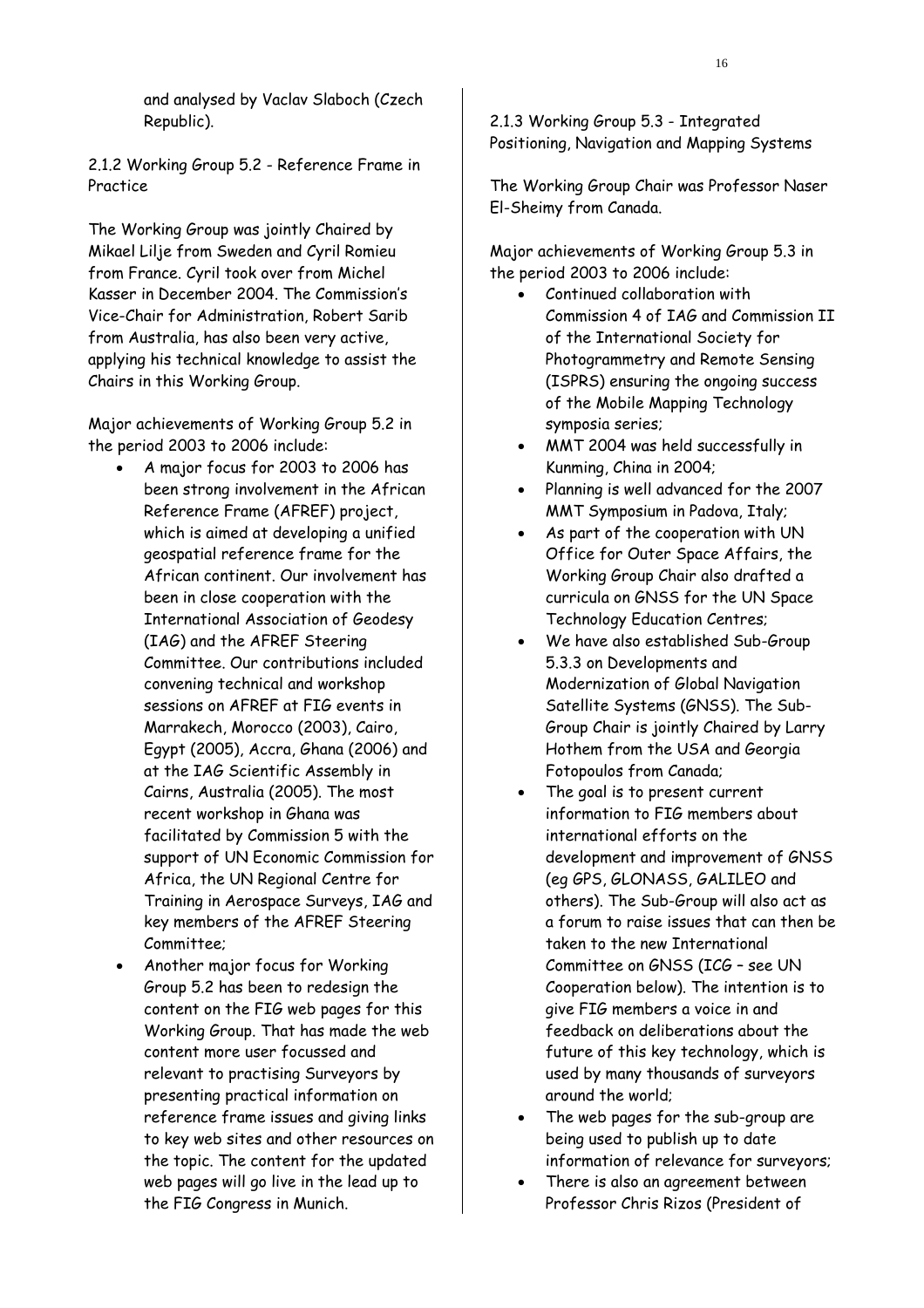IAG Commission 4) and myself to use relevant events around the world to present a regularly updated version of a paper on "New GNSS Developments and their Impact on Survey Service Providers and Surveyors".

2.1.4 Working Group 5.4 - Cost Effective Surveying Technology and Techniques for Developing Countries

The Working Group Chair was Dan Schnurr from the United Kingdom. This was a joint activity with Commissions 3 and 7.

Major achievements of Working Group 5.4 in the period 2003 to 2006 include:

- Work on this topic did not commence in earnest until some way into this work period but progress has been made;
- A draft structure for a proposed FIG publication on the topic has been developed;
- Feedback has been sought from UN Habitat and other stakeholders on that draft document structure;
- The have been meetings and technical sessions at FIG events, especially the Regional Events, where there is strong participation from UN Agencies and FIG Members from developing countries.

2.1.5 WG 4.2 Vertical Reference Frame (Joint WG with Commission 4)

This was a Joint Working Group led by Commission 4. Commission 5 has been actively involved in relevant workshops at FIG and IAG events. Commission 5 has also been contributing technical content for the development of a White Paper on the topic.

2.2 Cooperation

## 2.2.1 Cooperation with Other Commissions

A significant factor for our cooperation with other commissions was that I was a member of FIG Council representing the Advisory Committee of Commission Officers (ACCO – all ten Commissions) during 2005 and 2006.

General cooperation with all Commissions has also been achieved through strong participation in ACCO meetings and through many joint technical sessions at FIG events. Commission 5 has had particularly close cooperation with Commissions 3, 4 and 7 through joint Working Groups 4.2 and 5.4 (outlined above).

2.2.2 Cooperation with FIG Standards Network

Commission 5 continues as a key participant in the important work of the Standards Network through Working Group 5.1.

2.2.3 Cooperation with Sister Organisations

A major focus for Commission 5 from 2003 to 2006 was to re-invigorate the relationship with the International Association of Geodesy (IAG). The strengthened cooperation has been greatly assisted by the strong commitment and encouragement by the Presidents of both organisations. Highlights of the cooperation with IAG include:

- I initiated a document to better identify potential areas for liaison between the FIG and IAG. It is designed as a reference document giving substance to the MoU. Professor Chris Rizos (President of IAG Commission 4) was a key player from the IAG side. The fact that Chris and I are both based in Australia has helped that development;
- A clear topic for strong cooperation was the African Reference Frame Project (see Working Group 5.2 Report above);
- There has also been strong three-way collaboration with IAG associated with our GNSS based cooperation with the United Nations Office for Outer Space Affairs (UN OOSA – see below);
- There was also excellent cooperation at IAG's 4-Yearly Scientific Assembly at the Dynamic Planet 2005 Symposium in Cairns, Australia in August 2005. That included IAG/FIG Open Forums on Dynamic Datum and on Vertical Reference Frames. These discussions were attended by a mix of participants from theoreticians to practicing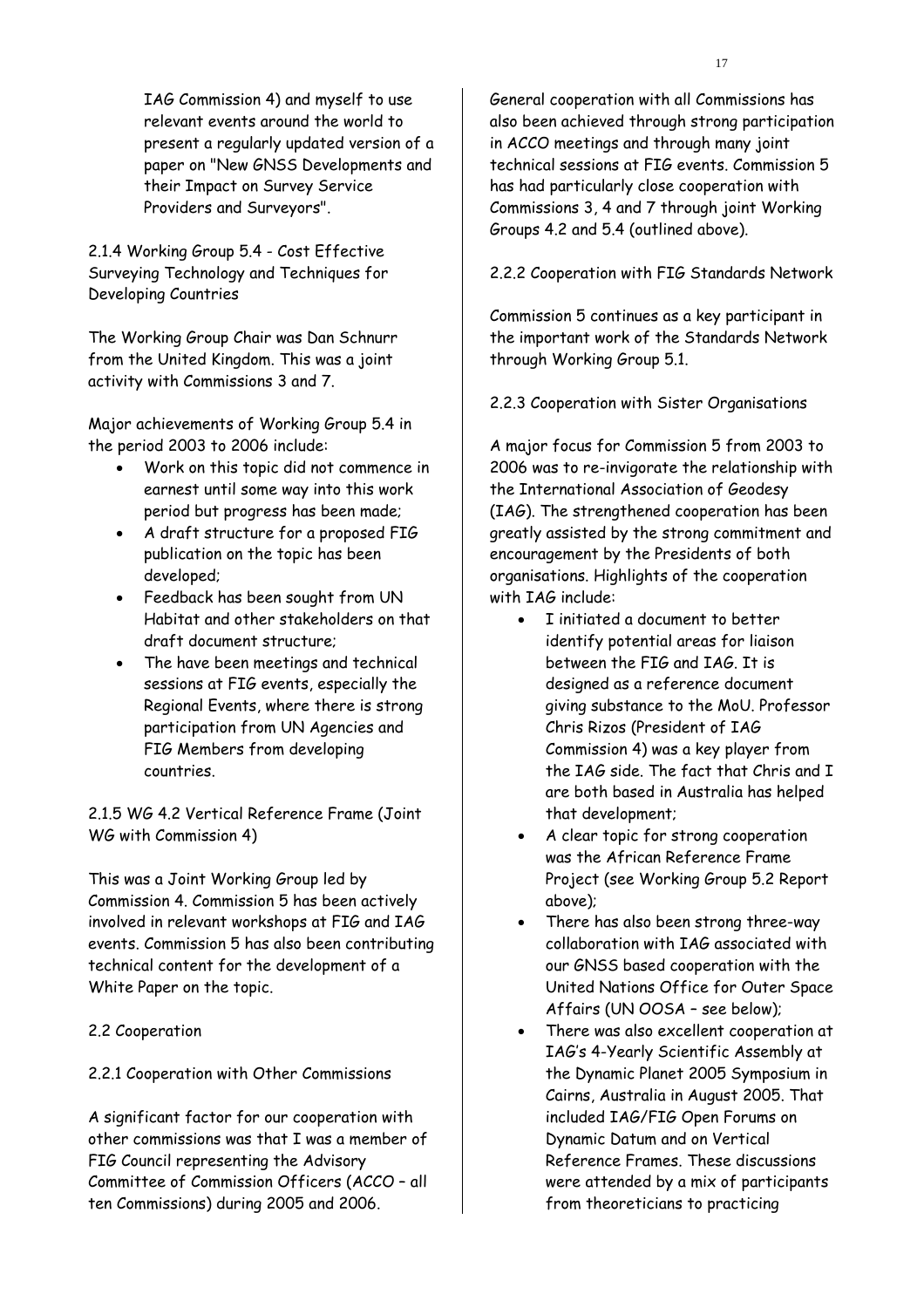hydrographers and surveyors and resulted in very fruitful discussions on making the transition from conventionally defined (static) vertical reference frames to a modern approach that incorporates the effects of dynamic Earth systems.

It should also be mentioned that the International Society for Photogrammetry and Remote Sensing (ISPRS) and the International Cartographic Association (ICA) have also been involved in the AFREF work and in the UN OOSA work on future GNSS.

During this period, I have had meetings with Professor Dorota Brzezinska (US Institute of Navigation - ION) to develop a Cooperation Agreement between Commission 5 and ION. ION is a key organisation globally in GNSS development and runs the best recognised annual international Conference on GNSS. Commission 5 Vice Chair, Naser El-Sheimy and I also met with Dorota and Chris Rizos (IAG Commission 4) in Melbourne in 2005. This enabled discussions toward possible 3-way cooperation between FIG, IAG and ION, especially on GNSS matters. Discussions are continuing with ION and it is hoped that the Cooperation Agreement can be finalised in the lead up to the FIG Congress in Munich.

2.2.4 Cooperation with the United Nations

I am especially happy to be able to report that during my term as Chair, Commission 5 has developed a strong relationship with the UN Office for Outer Space Affairs (UN OOSA).

This culminated in December 2004 with the signing of a MoU by Sergio Camacho, the Director of UN OOSA and Holger Magel, the President of FIG. Three main topics were identified as areas for cooperation:

- Issues associated with GNSS (see below);
- Space Science and Technology Education, and;
- Space Technology for Disaster Management.

The progress towards the MoU grew out of my participation in a series of meetings and workshops on the use and applications of Global Navigation Satellite Systems (GNSS) hosted by UN OOSA and also supported by the US Department of State. Those meetings came from recommendations of the UN Committee on the Peaceful Use of Outer Space (COPUOS), as ratified by the General Assembly of the UN.

A major outcome has been the establishment of the International Committee on GNSS (ICG) under the auspices of the UN. For the first time in the more than 40 years history of GNSS, the ICG will allow organised, global input by civilians. The ICG will involve the key players delivering GNSS components including:

- The USA's Global Positioning System (GPS), represented by the US Directorate for Position, Navigation and Timing and by the Department of State and Department of Transport and Interagency GPS Executive Board;
- Russia's GLONASS, represented by Satellite Navigation Department of the Federal Space Agency, and;
- Europe's planned Galileo system, represented by the European Commission (EC) and European Space Agency (ESA).

The global user community will also be represented with major players in the many application areas, including key organisations for the surveying and mapping community:

- The International Association of Geodesy (IAG) represented by the President (Gerhard Beutler) and Chair of Commission 1 on Reference Frame (Herman Drewes)
- The IAG's International GNSS Service (IGS), represented by the President of the Board (John Dow) and the Director of IGS Central Bureau (Ruth Neilan);
- The International Cartographic Association (ICA) represented by the President (Milan Konecny)
- I will represent FIG.

A feature of the meetings leading up to the formation of the ICG has been a strong focus on improving infrastructure and capacity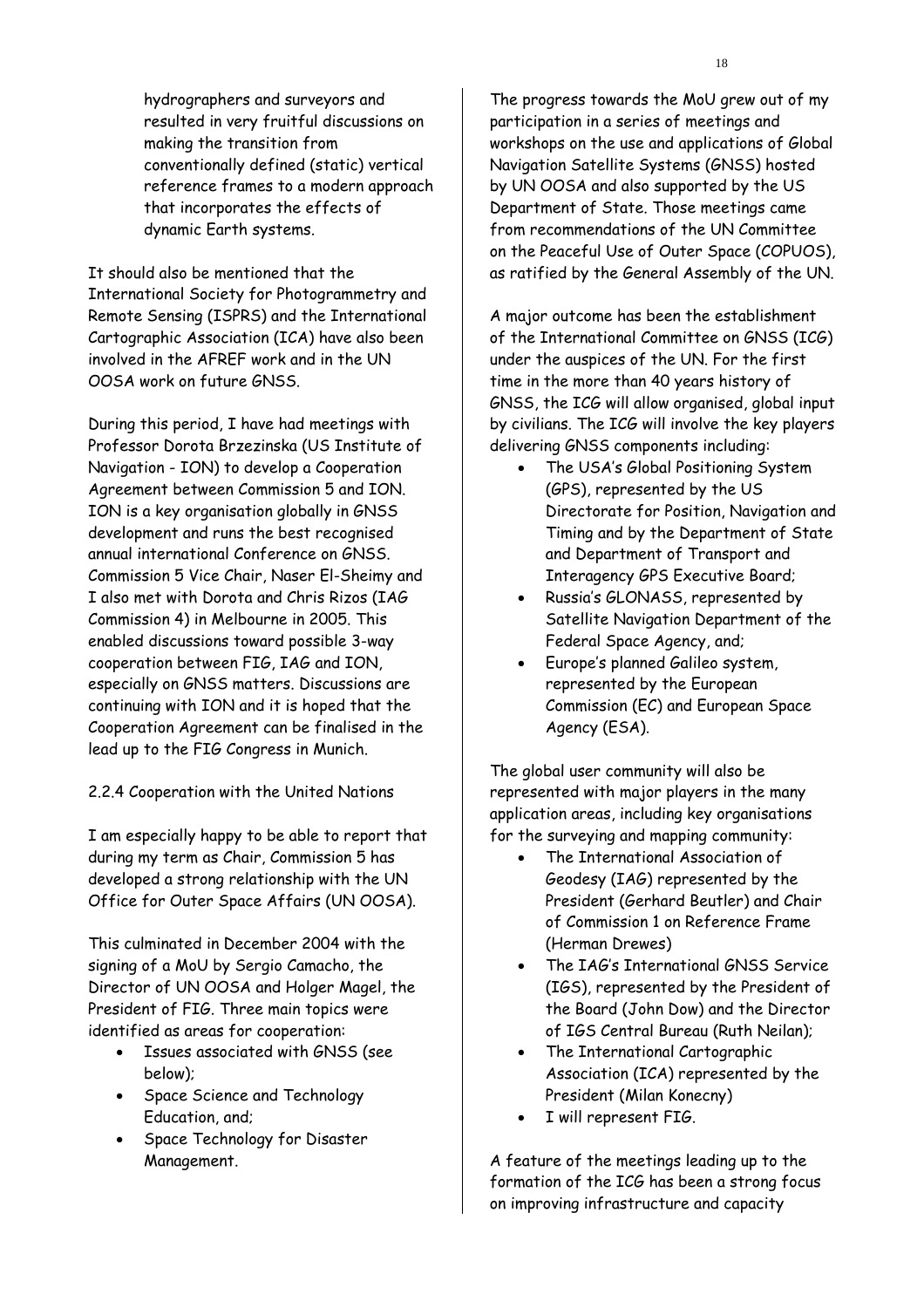building for GNSS use in developing countries and countries in transition. Many countries have been represented, including: Austria, Brazil, Bulgaria, Colombia, Czech Republic, Egypt, Hungary, India, Italy, Japan, Kenya, Malaysia, Nigeria, Peru, Poland, Romania, Russian Federation, Slovakia, South Africa, Syrian Arab Republic, Ukraine, United Kingdom, United States of America and Zambia.

## 2.3 Events

Commission 5 continued to be very well represented at FIG and allied events during this term. The following are some of the many events where Commission 5 participated. Reports on many of these events were made available on the Commission 5 Web Site.

#### 2003

- FIG Working Week, Paris, France 2003;
- 7th SEASC, Hong Kong, November 2003;
- 2nd FIG Regional Conference, Marrakech, Morocco December 2003;
- United Nations/United States of America International Workshop on the Use and Applications of Global Navigation Satellite Systems, Vienna, Austria, December 2003.

#### 2004

- The 4th International Symposium on Mobile Mapping Technology (MMT 2004), Kunming, China, March 29-31, 2004;
- FIG Working Week in Athens, Greece May 2004;
- 3rd FIG Regional Conference, Jakarta, Indonesia October 2004;
- United Nations/United States of America International Workshop on the Use and Applications of Global Navigation Satellite Systems, Vienna, Austria, December 2004.

#### 2005

- FIG Working Week in Cairo, Egypt, 16- 21 April 2005;
- SE Asian Survey Congress, Brunei, November 2005;
- United Nations sponsored meeting to consider formation of the International

Committee on GNSS, Vienna, Austria, December 2005;

• International Symposium on GPS/GNSS in Hong Kong, SAR China, December 2005.

#### 2006

- 5th FIG Regional Conference, Accra, Ghana March 2006;
- Combined 5th Trans Tasman Surveyors Conference and 2nd Queensland Spatial Industry Conference 2006, Cairns, Australia September 2006;
- FIG XXIII Congress, Munich, Germany October 2006.

#### 2.4 Publications

At Working Weeks and Regional Conferences, Commission 5 consistently ranks in the top 3 Commissions in terms of numbers of papers submitted. A search of the FIG Surveyors Reference Library for proceedings of FIG Events from the Working Week in Athens in May 2004 to the FIG Regional Conference in Ghana in March 2006 shows 204 papers related Commission 5 sessions or joint sessions.

There are also several special purpose publications under development by the Working Groups as outlined above.

An important trend in Commission 5 during this period was to continue to change the emphasis from paper publications to making more and more of the technical and promotional material available via the Commission web pages.

#### 2.5 Acknowledgments

In submitting this report to conclude my term as Commission Chair, I thank the General Assembly, the members of the FIG Council, my fellow Commission Chairs and Chairs Elect, the National Delegates to Commission 5 and all the excellent staff of the FIG Office. I also thank my Colleagues and Management in the Queensland Department of Natural Resources Mines and Water, without whose support my participation in FIG would not be possible.

I especially thank my colleagues in the Commission 5 Steering Committee for the